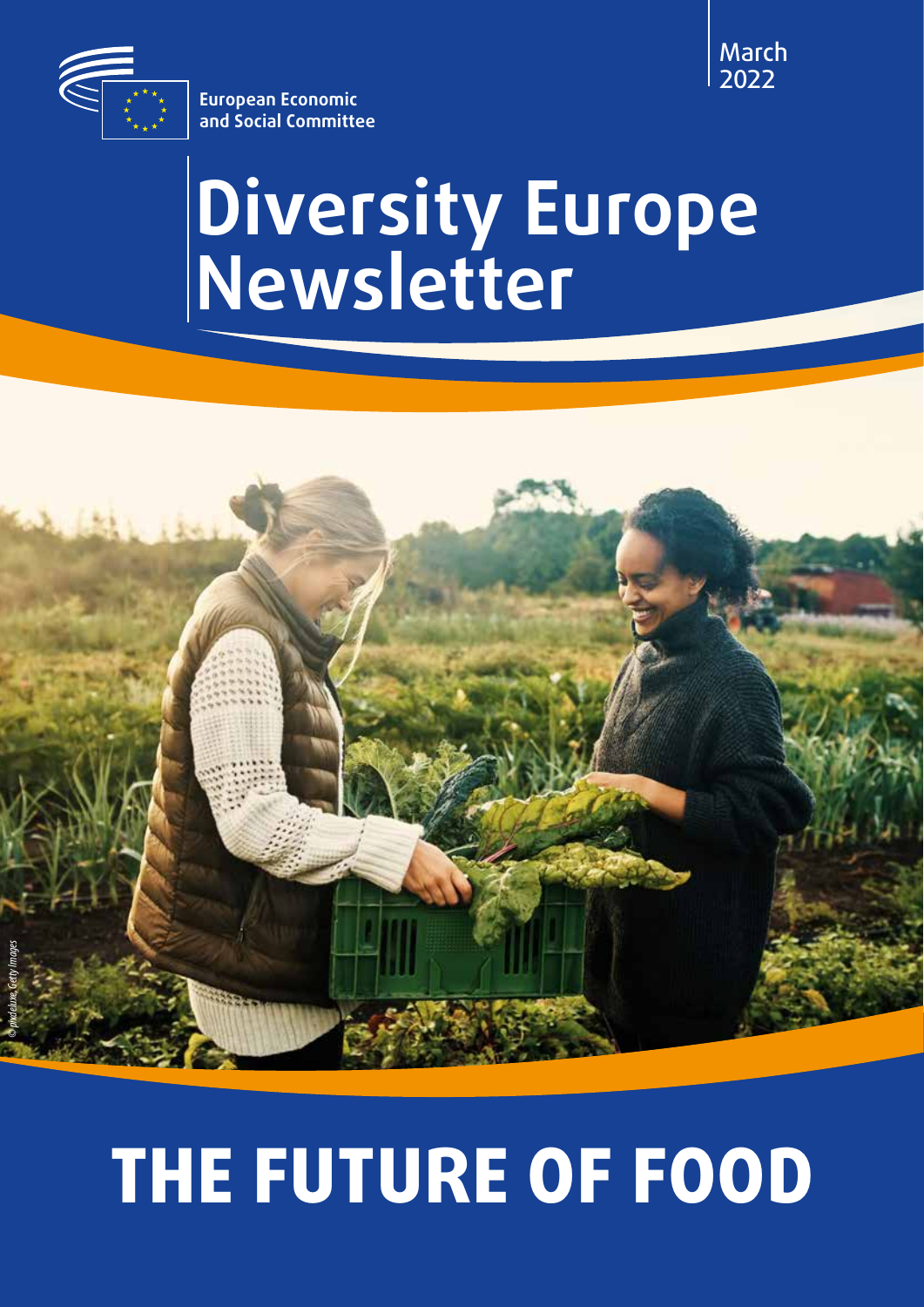# **FOREWORD**

**Séamus BOLAND (IE)** *President, Diversity Europe Group*

### **Europe in peril**



The Members of the Diversity Europe Group are mostly of an age where we do not directly remember World War II. Of course we know about

it. We are aware of the stories told by our parents and the horrendous and unnecessary loss of life. We said it would be the last time humanity would do this and at least for seventy-six years - apart from the Balkan wars in the early 90s we managed to build a civilised Europe under the aegis of the European Union.

On 24 February Russia invaded the Ukraine, shattering the belief that civilisation was beyond the vile practice of crossing with violent intent the borders of a sovereign state. As a non NATO country, Ukraine was vulnerable, a fact used by President Putin to remind other non NATO or neutral States that they could become targets, if their change their status.

From a civil society perspective, this war represents the greatest of all challenges. It is predicted that many millions of refugees will leave Ukraine, with the vast bulk of that number being women, children and the elderly. They will need massive support ranging from basic food and shelter, to medical and employment support. All countries in the EU will need to step up and do their part in facilitating this and much of this burden will and is falling on civil society organisations.

Equally many millions left behind are more likely to be extremely vulnerable in terms of health and absolute poverty.

1 Conference on the Future of Europe,<https://futureu.europa.eu/>

2 European Summit of Cities and Regions, <https://europa.eu/!ckXNdc>

3 EESC, conference on 'Climate Change and Energy Transition',

Somehow aid will have to be delivered in war circumstances to these areas and again, more likely by the range of civil society organisations active in the area. As part of this, civil society action, many Members of the Diversity Europe Group are involved directly. It is a heroic involvement and demonstrates the quality as well as organisational capacity of our Members.

While other issues still preoccupy our daily work, it is a challenge that we do not forget issues such as climate change, the work of the Conference on the Future of Europe (**[CoFoE](https://futureu.europa.eu/?locale=en)1** ) and indeed the issue of food security, which was discussed at the **[European Summit of Cities and](https://cor.europa.eu/en/events/Pages/summits.aspx)**  Regions<sup>2</sup> organised by the Committee of the Regions in Marseilles recently. Our Group's **[conference](https://www.eesc.europa.eu/en/agenda/our-events/events/climate-change-and-energy-transition)3** held in Paris on 2 March, was the first outside event since the beginning of the COVID-19 pandemic. The conference, was timely and held against the background of Ukraine it became even more real. The sharp dependency on fossil fuels linked to the even sharper dependency of Europe on imported fossil fuels, highlights the urgent need for our economies and societies to develop renewable fuels at an even greater speed. The conference clearly pointed to the urgency of the EU to urgently invest all necessary resources in bringing all elements of our society to a carbon neutral state, especially families who do not have their own resources to make the necessary changes.

The CoFoE represents, in many ways how not to conduct a consultative process. The effective exclusion of civil society, which by the way accounts for millions of citizens who deliver a range of services to

those who are unable to help themselves, reinforces a fear that these citizens are always left on the outside. The reality is that, without the involvement of civil society, many of the recommendations emanating from the citizen's panels will fail to be implemented.

**Séamus Boland**

# **THIS ISSUE**

| <b>The Future of Food</b>                          | p. 3  |
|----------------------------------------------------|-------|
| <b>Comments on current</b><br>affairs              | p. 6  |
| <b>News from the Group</b>                         | p. 9  |
| Members in the spotlight p. 12                     |       |
| <b>Highlights from the last</b><br>plenary session | p. 12 |
| <b>Overview of recent work p. 14</b>               |       |
| <b>Upcoming meetings</b>                           | p. 16 |

**MARCH 2022** 

<https://www.eesc.europa.eu/en/agenda/our-events/events/climate-change-and-energy-transition>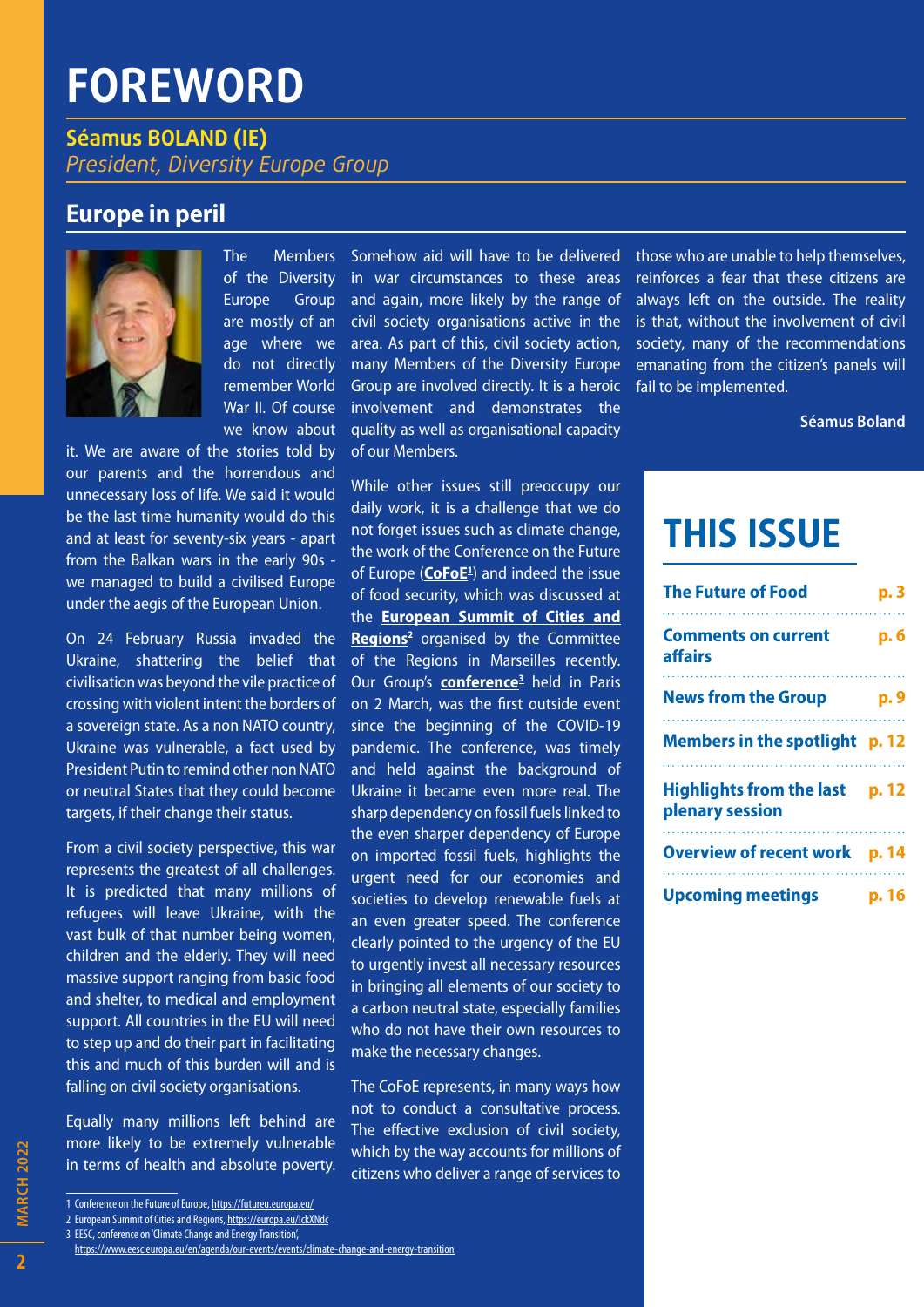# **THE FUTURE OF FOOD**

### **The consumers' appetite towards the future of food**



*Monique GOYENS Director General, [BEUC](https://www.beuc.eu/)1*

The food of our future needs to address the challenges of the climate and biodiversity crises, and the transformation that this calls

for needs to bring people along – we all need to change the way we eat. The magnitude of the needed transformation that lies ahead of us demands an urgent, massive switch towards more sustainable food production and consumption. It is crucial to support consumers in that journey, and not to leave them alone responsible for shifting their diets. Policies need to be designed to make the sustainable option the most attractive one: easy, accessible and affordable.

Food habits have strong cultural roots and it would be ill advised to ban consumption of certain types of food, such as meat. A smarter approach would be to recomfort consumers that they are already part of the solution if they reduce their meat consumption, or to roll out public or commercial schemes that reduce support to the less sustainable food options and provide incentives for eating more vegetables, more fruit, more pulses, more seasonal, more local. It is also vital to clearly make the link between a sustainable and a healthy diet: caring for your own health while caring for the environment might be an important trigger for consumers' changing behaviours.

There are plenty of opportunities to reinvent our food environment towards more sustainability. All

links of the supply chain have a crucial role to play to support these developments. Our role as a consumer organisation has various angles: as an EU advocacy force, we proactively contribute to setting an ambitious EU-wide regulatory framework that provides the right signals to farmers, food producers, retailers and consumers, so that the sustainable food is the most attractive one. As a network of national consumer organisations, we reach out to consumers to provide them with information and advice on how to shift to more sustainable diets – demonstrating



© iStockphoto

to them, that there is also a healthy option, and if smartly used, this can also be the most affordable and tasty one. In short, advocacy towards policymakers and consumer awareness raising are two sides of the same coin. Let's tackle both when redesigning the way we eat.

1 Beuc,<https://www.beuc.eu/>

# **Let me be unequivocal**



*John COMER (IE) President, Irish Creamery Milk Suppliers Association Co-spokesperson, EESC Farmer's Category*

The environment must be managed in a way that ensures that future generations are able to enjoy the resources of our planet.

For this to happen, **farmers need to** 

**be paid for their skills and capital investments**, which are all required to produce quality sustainable food for the citizens of our continent and beyond. Consumers are worried – and are being encouraged to worry – about the **inflation of food prices**.

Now, time for some facts: the average EU family spends roughly half of what their parents did on food as a percentage of net disposable income.

People have been systematically underpaying for their food for at least 25 years. Successive governments have looked on without so much as a bat squeak of protest while our **corporate retailers effectively took over our food supply chain** and relentlessly cut the prices being paid backwards through the processors and co-ops to the primary producers, our farmers, while using food as a "loss-leader" to generate footfall and custom on higher margin goods by selling dairy, beef and vegetables at prices often below the cost of production. The consumers got superb quality food for less than the cost of producing it.

The politicians were happy because the consumers were happy. The corporate retailers were happy because they had manipulated the farmers into subsidising their food promotions. And the farmers? Well, the **number of viable farms in Europe continues to**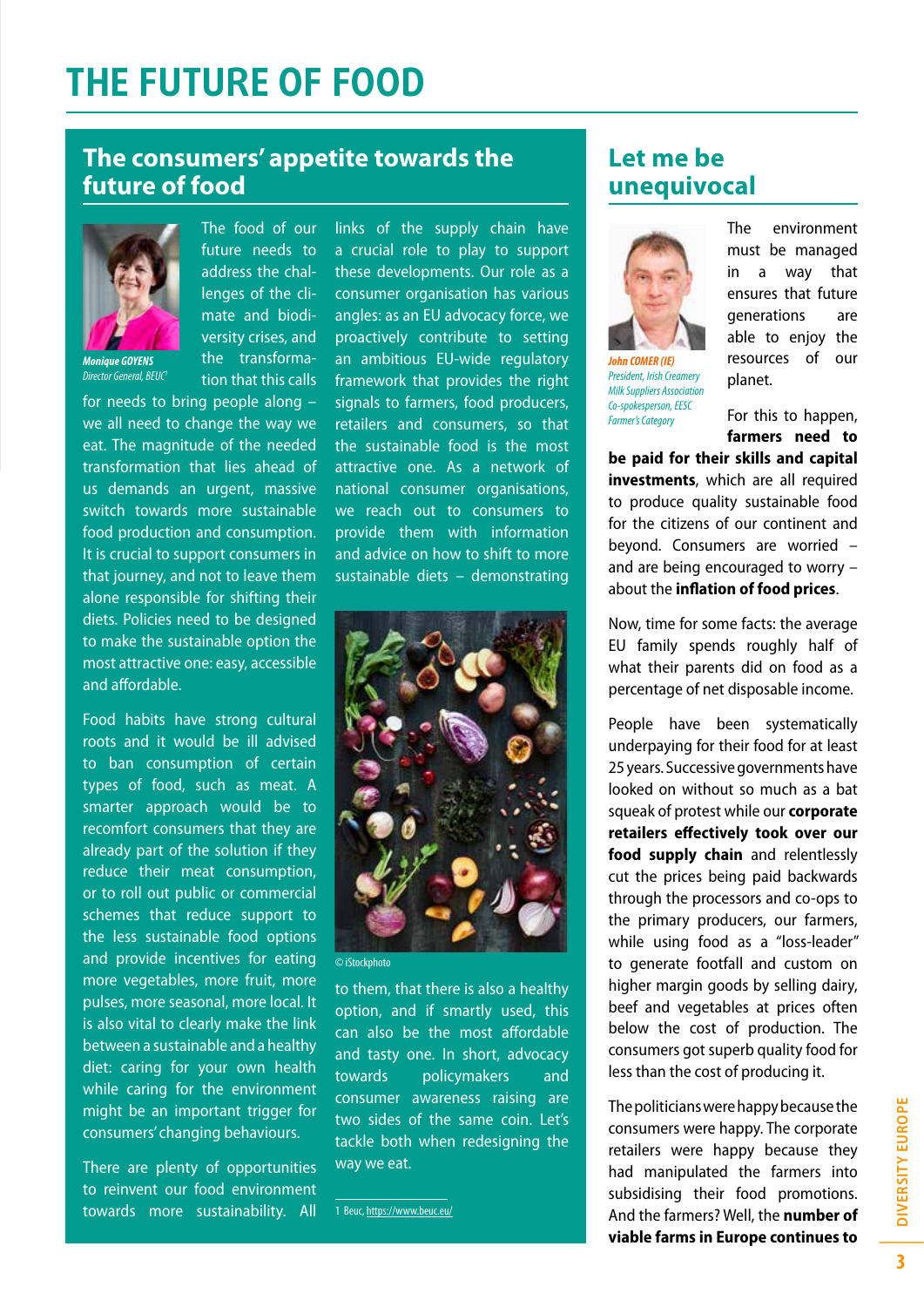**decline** dramatically. It is difficult to be accurate with the figures available but, as an example, at the end of the last century Denmark had 10 356 dairy farmers; now, Denmark only has 2675 dairy farmers and this is falling year on year.

So, to sum up: The **money from the Common Agricultural Policy ([CAP](https://ec.europa.eu/info/food-farming-fisheries/key-policies/common-agricultural-policy_en)1)** was always, and still is, a **consumer subsidy**, not a farmer subsidy. In order to maintain a safe and secure supply of sustainable food for our people, EITHER the CAP budget will need to be significantly increased or the price we pay for food will have to increase substantially.

1 European Commission, Common Agricultural Policy, [https://ec.europa.eu/info/food-farming-fisheries/key-policies/](https://ec.europa.eu/info/food-farming-fisheries/key-policies/common-agricultural-policy_en) [common-agricultural-policy\\_en](https://ec.europa.eu/info/food-farming-fisheries/key-policies/common-agricultural-policy_en)

### **Our future diet will be varied**



*Jarmila DUBRAVSKÁ (CZ) Director, Common Agricultural Policy and Internal Audit, Czech Chamber of Agriculture*

Food is at the heart of our existence. **To enjoy a goodquality life, we need good-quality food** and we don't need to look far for evidence of this. One example is the human brain. In

the past, humans changed their diet and switched from a purely plantbased diet to one enriched with animal proteins, bringing about a fundamental change in our lives. The development of our brains, driven by essential amino acids, has changed our entire existence. We became homo sapiens, able to make simple tools, start building homes and found settlements. Not only did we harvest crops and hunt wild animals, we also began to breed animals in captivity and grow our own crops for the first time, making flour from grain, baking bread... and our evolution continued. As things developed, the number of people working in agriculture gradually fell, fundamentally changing

the ratio of farmers to other professions. Today, a small number of farmers can feed millions of people. However, **food should not be taken for granted** and, although efficiency is high, the process is still dependent on people. Humans need to be constantly involved in order to oversee or operate machinery, but above all to look after the animals.

Yet the importance of food is not limited to our lives. How we produce food is also directly connected to the environment in which we live. Our lives are a cycle: we are born, we grow. become wiser, gain knowledge and experience, handing them down to our children and grandchildren, before passing away when our time comes. Food also has its own cycle. Although we can now use chemical processes to produce many foods artificially, this is not the basis of our diet. During crop production, soil is aerated and we need livestock manure to help crops grow. Crop-growing supplies the soil with air, retaining water that is needed for the creatures that live in the soil and cultivate it. This is the basis for biodiversity and our environment.

And what will **our diet be like in the future**? The answer is it **will be varied**. Apart from food made largely from farm produce, we will eat fruit and vegetables we can grow in greenhouses using rainwater, energy from the sun, applying bio-safety methods. Small areas can produce large yields, but above all good-quality fruit and vegetables, which have a natural aroma and an authentic taste because they grow in the right conditions. Much more food will come from local and regional sources, meaning that we don't need to transport it thousands of kilometres, and with fruit reaching our tables ripe and fresh. While our diets will certainly be enriched by the latest **scientific "innovations"**, as with the cars we use for work and leisure, or the apartments and houses in which we live, most people will find a middle way, i.e. the most natural approach for our lives.

### **The rat race in retail must have boundaries**



*Ronny LANNOO (BE) General Adviser, Belgian Union of Self-Employed Entrepreneurs, SMEs and liberal professionals (UNIZO)*

The **price war** between major European supermarket chains has been raging for years and has now reached the **food sector** as well. The supermarket chains are also putting suppliers under pressure. SMEs,

including farmers, are forced to supply their products at ever lower costs, which threatens the viability of their business models.

With promotions like buy one get one, two or even up to five free, tying practices that are legal under EU law have gone beyond reasonable limits. A number of Member States have now realised this. France has now banned buy one get one free promotions in order to alter the balance in the food supply chain.

Consumer protection continues to be important, but there are other ways to achieve this than low prices. **Legislation must also be adapted** in the EU **in the interests of consumers, quality and employment**. Every link in the food supply chain is entitled to **fair remuneration**. If France can achieve this, so can the other Member States. In Belgium, the Flemish parliament adopted a resolution with a large majority to clamp down on giveaway prices among large retailers.

The Belgian federation of independent supermarkets thinks that the European Commission should also consider whether the market should be dominated by a limited number of players and whether this is in the interest of genuine free competition. Well over 90% of farmers and other businesses in the food supply chain are micro-, small and medium-sized enterprises. These are the first victims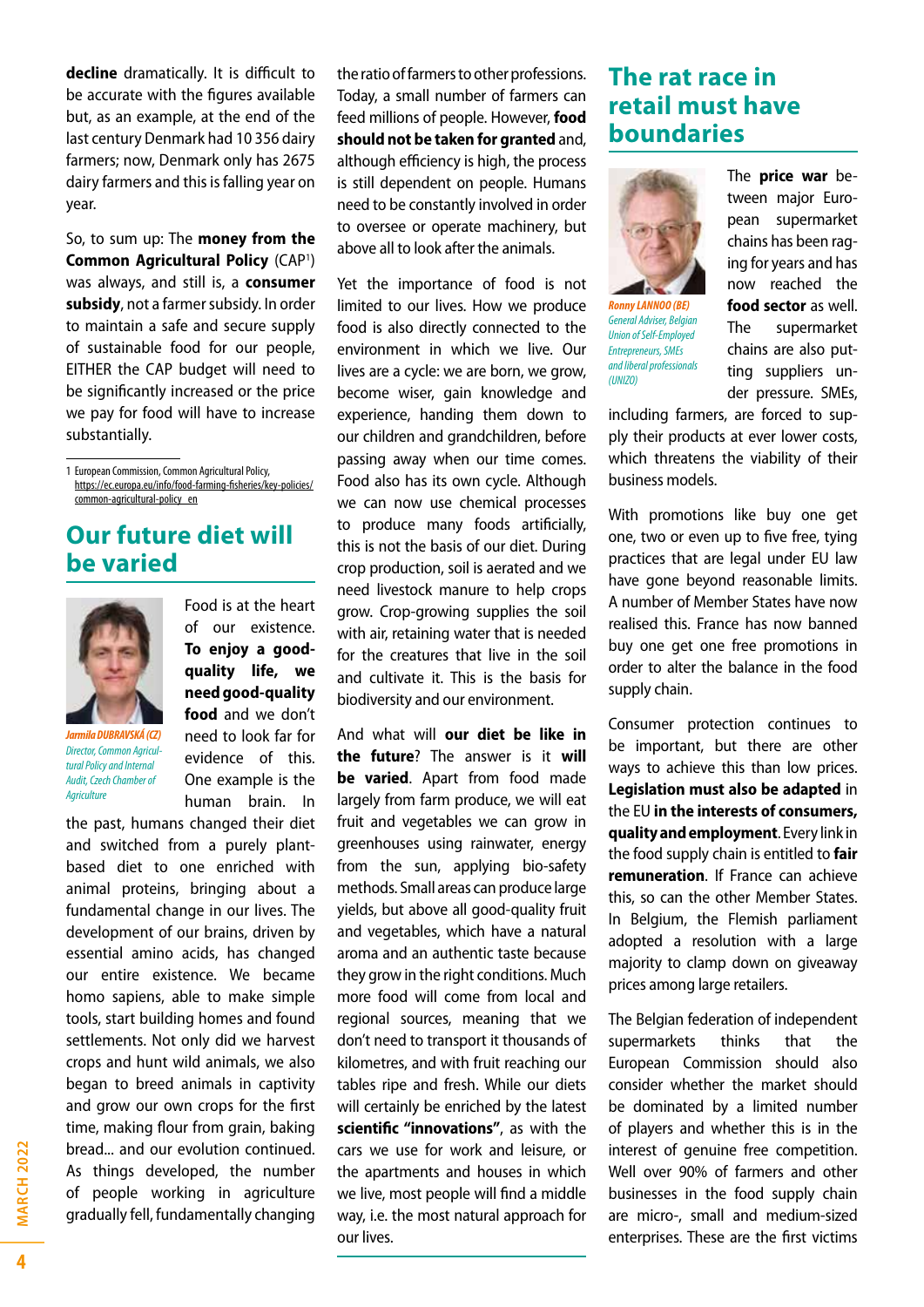### **The urgency of the EU Green Deal**

**[Slow Food](https://www.slowfood.com/)1** envisions a world where everyone can enjoy food that is good for them, good for the people who grow it, and good for the planet. In the EU,



*Director, European Office, Slow Food Europe*

we demand the full realisation of the ambition of the *Farm to Fork<sup>2</sup> and* **Biodiversity<sup>3</sup>** strategies to overcome the multiple crises we are facing: the climate crisis, biodiversity loss, the global pandemic. The war in Ukraine, the latest in this list of alarming crises, adds **[urgency to the need to](https://www.slowfood.com/wp-content/uploads/2022/03/Joint-open-letter-EU-food-supply-and-solidarity-response-to-the-war-in-Ukraine.-March-2022.pdf) [achieve sustainable food systems](https://www.slowfood.com/wp-content/uploads/2022/03/Joint-open-letter-EU-food-supply-and-solidarity-response-to-the-war-in-Ukraine.-March-2022.pdf) [in Europe4](https://www.slowfood.com/wp-content/uploads/2022/03/Joint-open-letter-EU-food-supply-and-solidarity-response-to-the-war-in-Ukraine.-March-2022.pdf)** .

There is no doubt that there are a variety of views and expectations on the future of food. But there is also no doubt that "business as usual" is no longer possible. The latest **[IPCC re](https://www.ipcc.ch/report/ar6/wg2/resources/press/press-release)[port5](https://www.ipcc.ch/report/ar6/wg2/resources/press/press-release)** reaffirms that unsustainable agricultural expansion and unbalanced diets are increasing vulnerability to climate impacts and creating resource competition.

Short-sighted interests and the productivist narrative are pushing us to find solutions in techno-fixes, further consolidating agri-food giants. These have failed to deliver. In 2019, an estimated 690 million people were hungry and upwards of 2 billion lacked regular access to safe, nutritious, and sufficient food. This was before COV-ID-19 added approximately 130 million people to the world's hungry. The opportunity resides in rooting food systems in diversity, agroecology, and human rights. Data shows that agroecological systems can compete with

industrial agriculture in terms of total outputs, perform strongly under environmental stress and sustain yields over a basis for se-

cure farm livelihoods and supplying diverse diets and improved health.

time, providing <sub>O Jacopo</sub> Miceli, Slow Food Archive Communities and social movements to involve millions of people in more than 160 countries worldwide.

around the world are jumping in to fill gaps and address the vulnerabilities left by mainstream systems – from mutual aid networks to relocalised food provisioning and emergency food distribution schemes, bridging the urban-rural divide. Civil society is fluid and can quickly adapt. Most importantly, civil society brings together a diversity of people who strive for the common good.

Slow Food, for its part, is on the frontline defending biodiversity and ecosystems, promoting agroecological farmers, fishers and food artisans, paying special attention to indigenous people, youth, women and migrant communities, and championing agroecology, small-scale family farming and social justice as a response to the challenges of our times. We cultivate a global network of local communi-



ties who defend cultural and biological diversity, promote food education and advocate for more just and equitable food policies. Slow Food has grown

1 Slow Food,<https://www.slowfood.com/>

- 2 European Commission, Farm to Fork strategy, [https://](https://ec.europa.eu/food/horizontal-topics/farm-fork-strategy_en)
- [ec.europa.eu/food/horizontal-topics/farm-fork-strategy\\_en](https://ec.europa.eu/food/horizontal-topics/farm-fork-strategy_en) 3 European Commission, Biodiversity strategy for 2030, [https://ec.europa.eu/environment/strategy/biodiversity](https://ec.europa.eu/environment/strategy/biodiversity-strategy-2030_en)[strategy-2030\\_en](https://ec.europa.eu/environment/strategy/biodiversity-strategy-2030_en)
- 4 Slow Food, Joint open letter: EU food supply and solidarity response to the war in Ukraine, [https://www.slowfood.com/](https://www.slowfood.com/wp-content/uploads/2022/03/Joint-open-letter-EU-food-supply-and-solidarity-response-to-the-war-in-Ukraine.-March-2022.pdf) [wp-content/uploads/2022/03/Joint-open-letter-EU-food](https://www.slowfood.com/wp-content/uploads/2022/03/Joint-open-letter-EU-food-supply-and-solidarity-response-to-the-war-in-Ukraine.-March-2022.pdf)[supply-and-solidarity-response-to-the-war-in-Ukraine.-](https://www.slowfood.com/wp-content/uploads/2022/03/Joint-open-letter-EU-food-supply-and-solidarity-response-to-the-war-in-Ukraine.-March-2022.pdf) [March-2022.pdf](https://www.slowfood.com/wp-content/uploads/2022/03/Joint-open-letter-EU-food-supply-and-solidarity-response-to-the-war-in-Ukraine.-March-2022.pdf)

in this rat race to the lowest price. Creating real added value is the biggest advantage of the EU. Could this be a good opportunity?

**Competition based only on price has no future** because someone along the supply chain always ends up paying for it. At the moment, this is mainly farmers, SMEs and their employees, but also consumers because **there can be no quality without a fair price**.

### **Agriculture in Malta: the main issues**

The civil society committee within the Malta Council for Economic and Social Development (MCESD<sup>6</sup>) has presented its **paper on agriculture** in Malta recently.

In the context of this issue of the Diversity Europe Newsletter on the future of food, the paper seems to me



#### *Benjamin RIZZO (MT)*

*Financial and management consultant President, Civil Society Committee, Malta Council for Economic and Social Development (MCESD) Vice-President, Malta Federation of Professional Associations Vice-President, European Council of Liberal Professions*

very relevant as it points to **challenges facing the agricultural sector in Malta** that may also apply to other parts of the European Union as well. In the following, I therefore share a

6 MCESD, <https://mcesd.org.mt/>

<sup>5</sup> United Nation, IPCC report 2022, [https://www.ipcc.ch/](https://www.ipcc.ch/report/ar6/wg2/resources/press/press-release) [report/ar6/wg2/resources/press/press-release](https://www.ipcc.ch/report/ar6/wg2/resources/press/press-release)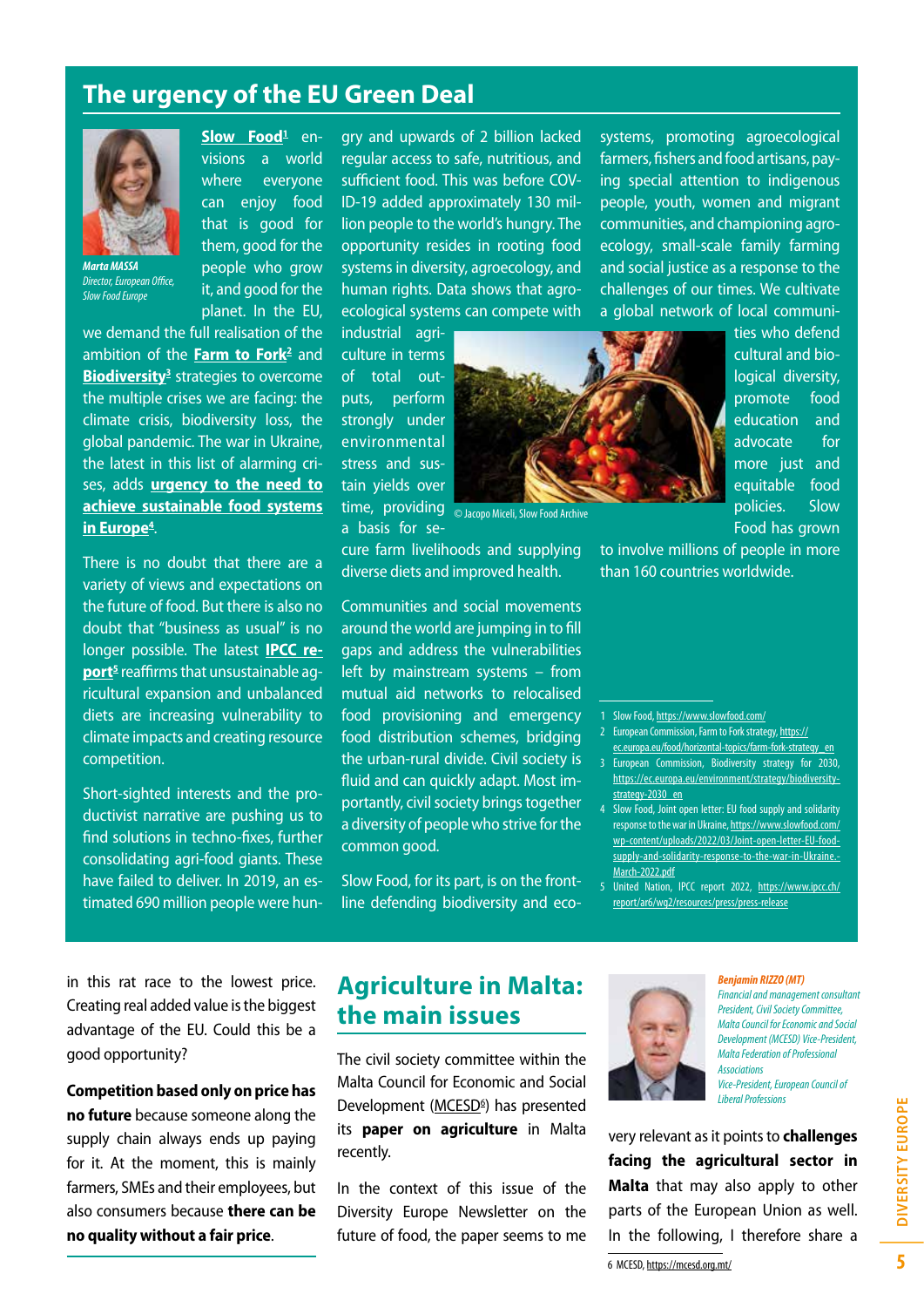number of the points raised in the paper for further consideration.

The **ageing farming population** is now at a level of concern. Most farmers are nearing pensionable age and their children do not want to follow in their parents' footsteps, as the work is deemed to be too hard. Coupled with this is the very traditional way of doing the work, with considerable time spent in the fields (practically daily). To this, one must add the **change in climate**, with less rainfall and thus water storage and irrigation are becoming more costly. Some fields are too small for certain machinery to be utilised, so economies of scale do not come into play.

There is also the issue of **constitutional case-law**, which has favoured landowners who wish to take farmland back and use it for other purposes. This has sounded another death knell for the industry, as agricultural land will diminish dramatically. The government's position on this issue is that it cannot purchase all the land from existing landowners.

**Imported pesticides** are not being tested regularly, as laboratories are small and overworked,



which means that © Frédéric Collin, Getty Images

pesticides might be doing more harm than good. This has also impacted the dwindling **number of bees**, thus doing further damage to farming. Hornets have also increased, which has led to even fewer local bees. Importing foreign bees is not having the desired effect, as the imported bees are failing to thrive away from the climate and nectars to which they were accustomed.

Another issue is food security and Malta's **increased dependence on imported foods**, which became clear during COVID-19, when ports in Malta were closed, thus increasing prices due to the effects of supply and demand.

# **COMMENTS ON CURRENT AFFAIRS**

# **The war in Ukraine, Europe confronted with its past**



*Alain COHEUR (BE) President, EESC INT section Director, European and International Affairs, National Union of Socialist Mutual Health Funds (UNMS)*

Once again, today we must sadly commemorate those who are sacrificing their lives for democracy.

When it comes to war, it is worth recalling this quote by **Paul Valéry**: "War is a massacre of people who don't know each other, for the profit of people

who know each other but don't massacre each other".

**European nations have a troubled** 

**history:** after seven years of dictatorship by colonels, democracy returned to Greece in 1974; after 37 years of General Franco's dictatorship, democracy returned to **Spain** from 1975; after 41 years under the authoritarian Estado Novo regime, the Carnation Revolution marked the return of democracy to **Portugal** in 1974; after 45 years of totalitarian regime, the **Eastern countries** witnessed the return of their freedom after the fall of the Berlin wall on 9 November 1989; and the **Yugoslav wars** took place on the doorstep of the EU between 1991 and 2001. We cannot erase the vastness of this suffering from the memories of European citizens. Will Ukraine be the last burden we have to bear? Sooner or later, Ukraine will be a member of the EU, following historical patterns.

We would be well advised to give careful consideration to this quote by **Edgar Morin**: "One of the greatest lessons in my experience, is that barbarity can always return. **No historical wins are irreversible**".

Our **western democracies are an unprecedented success**; this success is the fruit of much suffering, work,

effort, goodwill and, above all, many creative ideas in different areas. The result is that a larger number of people live better and longer lives, with more freedom, than ever before.

This is the path we have chosen since 1957; however, I want to stress that democracy is not the prerequisite for economic development, it is essential for the freedom of people. To ensure the free movement of goods, of capital, we need democracy; it must be applied to all areas of our lives.

Pericles, in **Thucydides**' text (around 460 B.C.) says "It is true that we are called a democracy, for the administration is in the hands of the many and not of the few".

But beyond a certain, varying level, aggression, greed, egoism, conflicts, declining solidarity and oppression destroy the sense of "we" and togetherness, and trigger waves of resentment. The human species has known this for thousands of years.

Today, we know that giant techno-economic machines are colonising minds and political powers, and are imposing requirements on society that are never the subject of specific democratic debate. It seems that for some, this is the dream: a democracy without democrats.

Tribe, clan, nationality, race, sex, class are used to extremes and propelled by the certainty of being right, even though we are all capable of being wrong, both alone and as a group.

Every **dictatorship** sentences citizens, against their conscience and moral beliefs, to collaborating with evil, even if only through their silence. Depriving them of responsibility diminishes them. Some of them fight back, at the expense of their lives. Autocrats adapt: they use every censorship and intimidation technique to restrict freedom, first for individuals, then associations and civil society as a whole.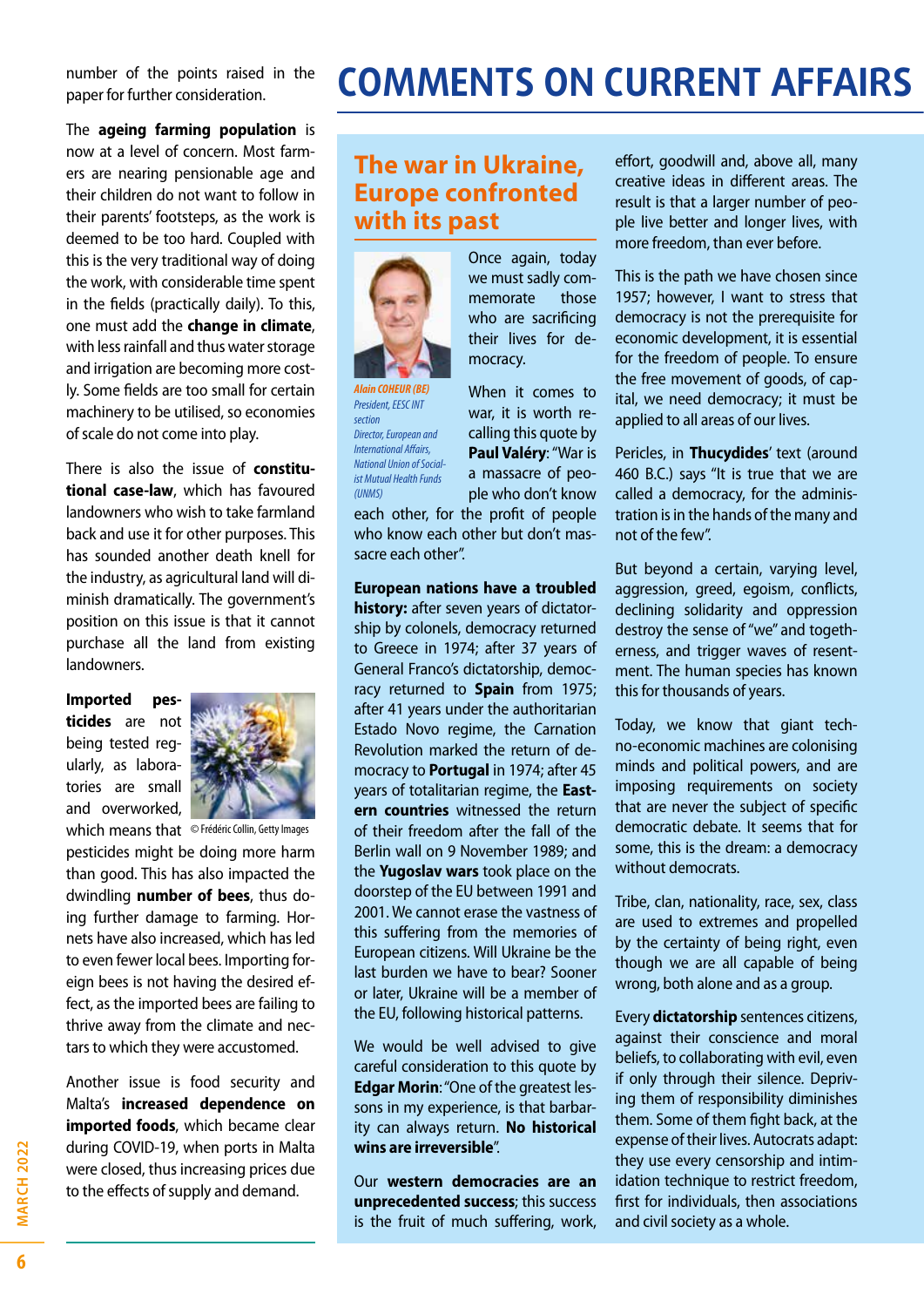To escape centuries-long ideologies, the war of all against all, can we not try to shed light on the fact that a **human being's biggest asset lies in social learning**? We are born to learn, to develop connections.

As **Antoine de Saint-Exupéry** said: "A democracy must be a fraternity; if not it is a sham".

The following quote by philosopher **Abdennour Bidar** can be used to conclude: "[...] **Fraternity** brings us back to the very essence of our humanity, namely the first proof of the fact that we are nothing without one another. Therefore, it is sacred, meaning it is indisputable and indispensable. Helping each other, the desire to build connection, to give support, to reduce

differences, to give everyone a chance and to share the expertise of free and responsible social actors".

We cannot constantly live with negative emotions, distrust, humiliation, resentment, fear – manipulated over and over again by some – populists, nationalists, extremists on all sides!

In the EU's core area, the **urgency for a new realistic and inspiring narrative** appears to be of paramount importance; this is a necessity for 447 million EU inhabitants. Everything has been said about Europe's shortcomings, without really making an effort to methodically gather the opinions of those who, at some point, have contributed and continue to contribute to the European project.

All in all, is it that hard to give Europeans back the certainty that it is better to be in Europe than elsewhere in the world? If national interests continue to prevail systematically over collective ones, we will see large-scale disintegration, populism and nationalism. Have we forgotten the peace and prosperity since the 1950s, the welfare state in all EU countries, respect of human rights, pluralism embodied by democracy...?

Our psychological maturity is a key challenge for democracy. It is time to give the floor to those who wish to work together to provide a future for young people. **We need more Europe!** The tragedy in Ukraine will, I hope, be the driving force for raising awareness that our future is a shared one.

### **No greenwashing in the EU taxonomy**



*Jan DIRX (NL) Vice-President, Diversity Europe Group Liaison Officer, Groene11 (Green11), Dutch nature and environmental organisations*

The EESC's **[Consum](https://europa.eu/!Nf36rW)[ers and Environ](https://europa.eu/!Nf36rW)[ment Category](https://europa.eu/!Nf36rW)1** has adopted a position concerning the current **debate on the EU taxonomy**, and has issued a **statement** setting out that position. That statement is summarised below.

In order to achieve the **EU's 2030 climate and energy goals**, it is essential for investment to be targeted at sustainable projects and activities, which is why the European Commission has created a classification system for sustainable economic activities, known as the **[European taxonomy for sustain](https://ec.europa.eu/info/business-economy-euro/banking-and-finance/sustainable-finance/eu-taxonomy-sustainable-activities_en)[able activities2](https://ec.europa.eu/info/business-economy-euro/banking-and-finance/sustainable-finance/eu-taxonomy-sustainable-activities_en)** ("EU taxonomy"). The EESC supported the Commission's initiative to create the EU taxonomy, and continues to do so.

The Commission has established two rules to determine what can be included on the EU taxonomy list:

- 1. The investment must contribute to achieving one or more of the following objectives in order to be classified as "green": climate change mitigation; adapting to climate change; protecting or restoring biodiversity; improving the circular economy; pollution prevention and control; and sustainable management of water resources.
- 2. The investment must not cause significant damage.

From the outset, there were heated discussions and heavy lobbying over whether **nuclear energy and natural gas** activities could be included in the EU taxonomy list. Based on the two rules, the answer, for our Category, is clear: no, **they do not belong on the list**.

However, on 2 February 2022 the European Commission adopted in principle a **[complementary delegated act](https://europa.eu/!wkkrwd)<sup>3</sup> to** the Taxonomy Regulation, **including certain nuclear and natural gas** activities on the EU taxonomy list.



© Sylvain Sonnet, Getty Images

In the view of the Consumers and Environment Category, this is contrary to the EU taxonomy's original goal of combating greenwashing and clarifying what can be regarded as an environmentally sustainable investment from a scientific point of view. **The Category therefore calls for this delegated act not to be brought into force.**

- 2 European Commission, EU taxonomy for sustainable activities, <https://europa.eu/!WV46yv>
- 3 European Commission, complementary climate delegate act, <https://europa.eu/!wkkrwd>

<sup>1</sup> EESC, Consumers and Environment Category, [https://ec.europa.eu/info/business-economy-euro/bank](https://ec.europa.eu/info/business-economy-euro/banking-and-finance/sustainable-finance/eu-taxonomy-sustainable-activities_en)[ing-and-finance/sustainable-finance/eu-taxonomy-sustaina](https://ec.europa.eu/info/business-economy-euro/banking-and-finance/sustainable-finance/eu-taxonomy-sustainable-activities_en)[ble-activities\\_en](https://ec.europa.eu/info/business-economy-euro/banking-and-finance/sustainable-finance/eu-taxonomy-sustainable-activities_en)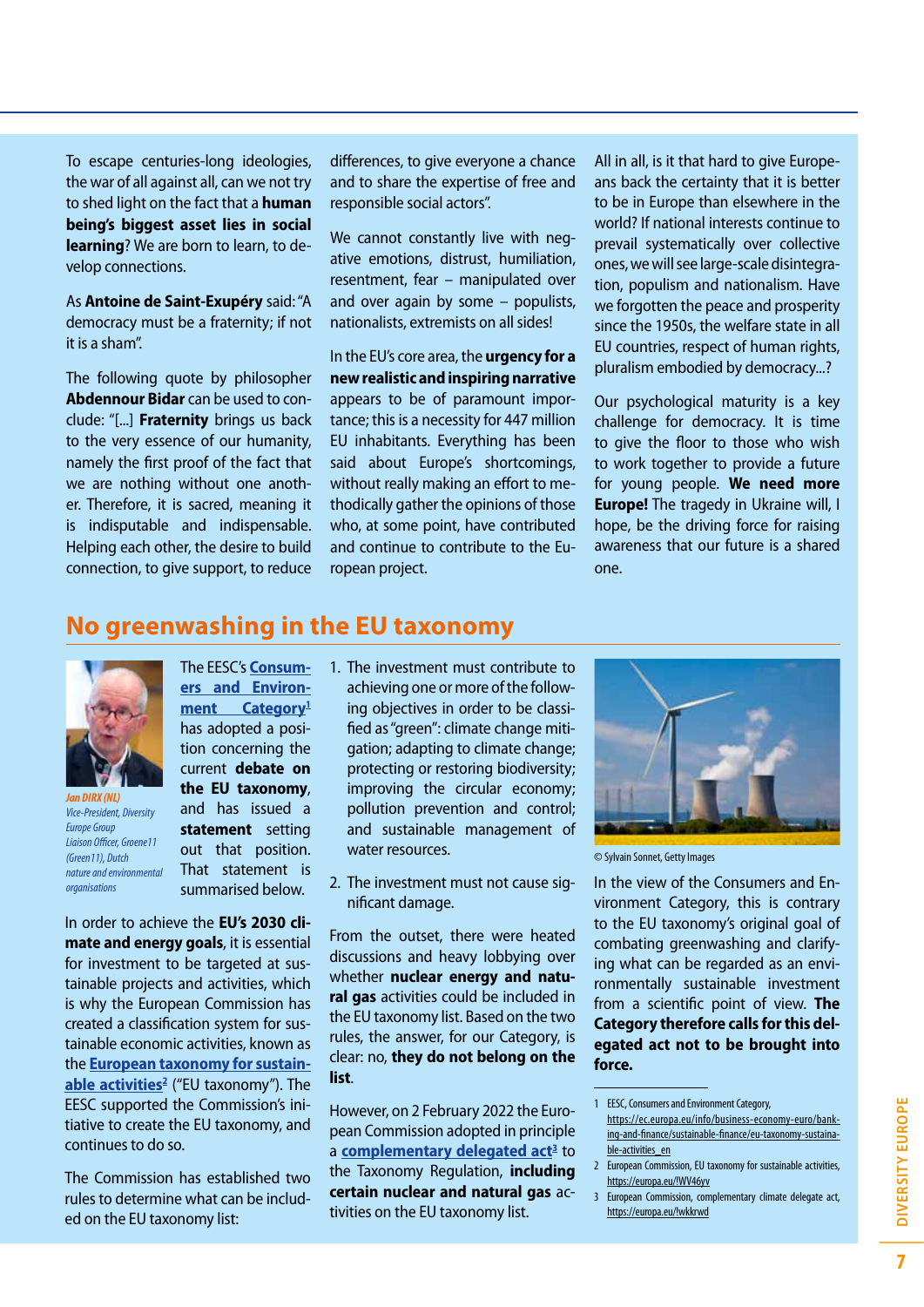# **COMMENTS ON CURRENT AFFAIRS**

# **Pluralism, liberal corporatism and liberal democracy in Europe**



*Christian MOOS (DE) President, EESC EU-Transatlantic Relations Follow-Up Committee Divisional Director, European and International Affairs, German Civil Servants Association (dbb) Secretary-General, Europa-Union Germany Board Member, European Movement Germany (EBD)*

ing into the abyss of the war Putin's Russia has begun. The Ukrainians are resisting, they are suffering, but they are determined to defend their freedom, and European civil society once more is showing its value in the unfolding humanitarian crisis. Throughout Europe, the contours of a new reality are coming into focus.

The world is look-

And Europe? The EU may finally find the new narrative which it has been missing for quite some time. Until fairly recently, however, the European Union seemed to be uninspired and apathetic, complacently letting its future drift by. Since last autumn, a many-headed (yet strangely toothless) monstrosity of a **conference**<sup>1</sup>, more or less unknown to the European public, has been debating the future of the EU with 800 randomly selected citizens with, it is to be feared, few consequences.

Governments in particular have been proving neither willing nor able to take responsibility for their community beyond Europe's day-to-day operations. A few representatives of organised civil society were observers to this alarmingly feeble process, which will reach its conclusion on Europe Day (9 May), of all days, but their role remained marginal. Real participation is different.

What will come out of this conference? If not for the existential menace Europe is now facing it would most certainly have been non-binding recommendations that the Commission would say fit in marvellously with its



work programme and strategy. And now? Is it conceivable that despite the dramatically deteriorating geopolitical environment for Europe, the **Member States' governments have no ambition** to bring the European project up to date?

We can only call on governments to take a close look at who is organising help for the refugees. Can our leaders afford to talk to randomly selected citizens rather than to representatives of **organised civil society**? The latter, it is true, could have their own interests and are often part of a corporatism that nowadays appears old-fashioned to many who cast their nets on social media, seeking direct contact with people. This creates suspicion of organised civil society, even if it and its many volunteers promote public policy objectives and organise political participation in a democratic way.

Politicians, both in Brussels and in the Member States, so far have failed to recognise the **fundamental impor-** **tance of a pluralistic civil society** for the cohesion of our European society, which, for all its cultural differences and regional and national traditions, has long since developed shared identities on key political issues. They also disregard its importance to political stability and the stability of our European order.

The liberal corporatism of **organised civil society**, as reflected in particular in the EESC, is a **guarantee of liberal democracy in Europe**. Thousands of organisations, trade unions and associations bring together the bulk of the EU's 450 million citizens, who often belong to several civil society organisations at the same time. They are a catalyst for societal processes and new ideas, an important intermediary, and also an automatic stabiliser, which makes them particularly valuable in times of change and turmoil.

<sup>1</sup> Conference on the Future of Europe, <https://futureu.europa.eu/>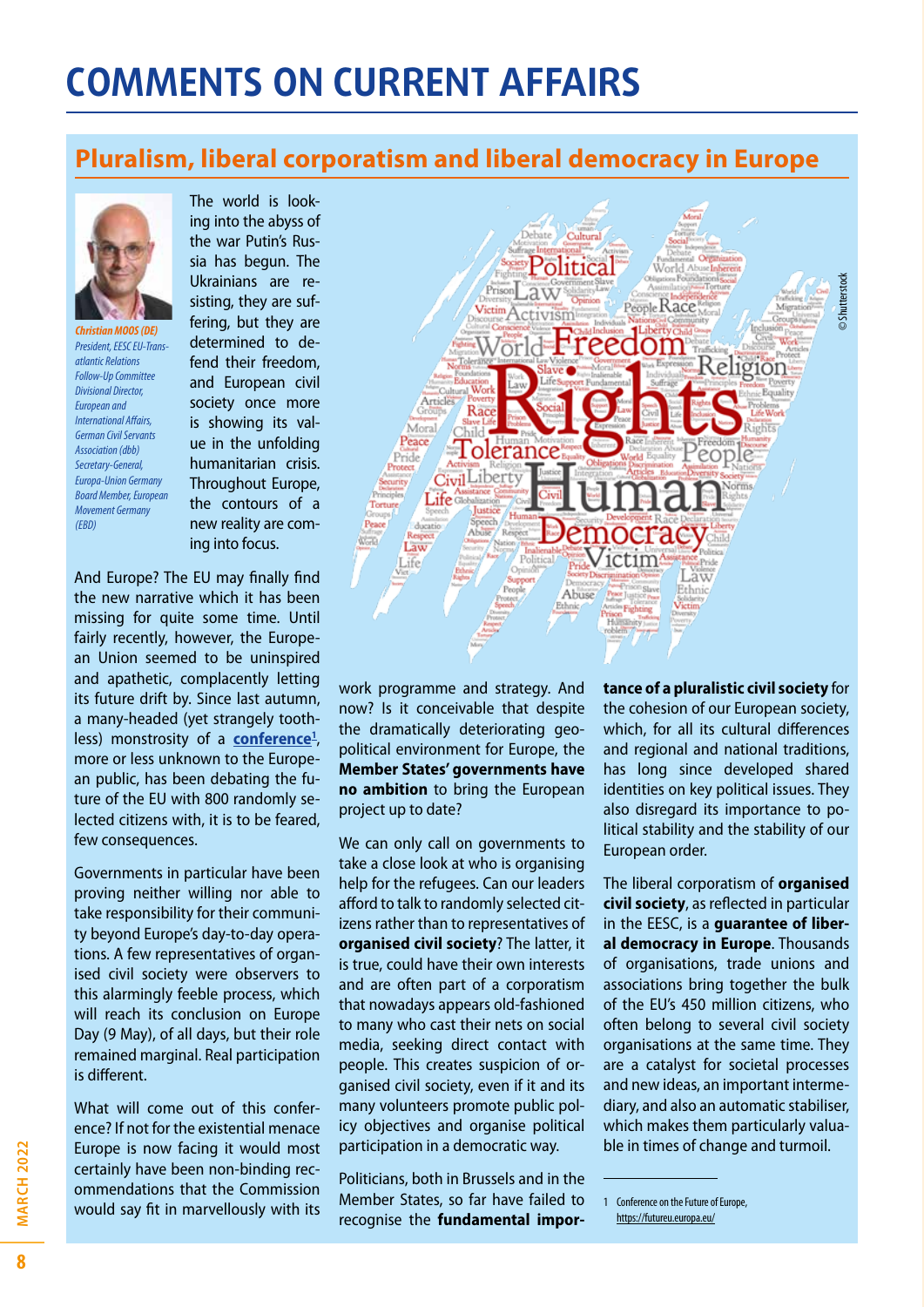# **NEWS FROM THE GROUP**

# **Civil society organisations from the EU27 call for immediate climate action led under their auspices**

Civil society organisations from across Europe called at a conference in Paris for just, fair and inclusive climate and energy transitions that involve citizens, civil society organisations and in particular young people. They consider dialogue, cooperation and coordination at all levels a prerequisite for success as well as heavy investment in preparing emergency plans and in adapting to the changing climate and the energy transition. Sustainable financial resources, backed up by strong commitments from public authorities, business, civil society and citizens, should be increased, as should renewable, affordable and home-grown energy and efficient consumption.

The Diversity Europe Group organised the **hybrid conference** on **['Climate](https://europa.eu/!C9WNxT)  Change and Energy Transition<sup>'1</sup> on** 2 March at the **[Académie du Climat](https://www.academieduclimat.paris/)2** . The event addressed the multi-faceted and inter-related aspects of the topic, including the social and geo-political dimensions, the role of advertising and attitudes of citizens, as well as local, national and European actions.

**Séamus Boland**, president of the Diversity Europe Group, opened the conference by emphasising the urgency of efficient and immediate action on climate change and the energy transition, not least in the light of the United Nation's **IPCC report<sup>3</sup>** on climate change, which was published on the verge of the Group's conference. "Climate change and energy transition is a topic which is urgent and that concerns us all. Like peace, it is about our common future. It is about values and our humanity. And for that reason, we need to address it, even in these turbulent times," he said.

**Mr Boland** stressed the pivotal role of civil society in driving and maintaining the momentum on climate mitigation and adaptation among communities and citizens. He highlighted that civil society organisations have the tenacity to "invest in, accelerate and embrace change with bottom-up initiatives, which respect the opinions and the rights of local people".

**Serge Orru**, president of the Académie du Climat's Advisory Council, explained that the Académie is dedicated to educating young people on developing an economy, which has the least possible impact on climate and the environment. "The multicultural Académie du Climat strives to raise awareness in order to support an energy and environmental transition that will provide a living planet for future generations."

The opening was followed by a keynote speech by **Emmanuelle Wargon**, Delegate Minister to the French Minister for Ecological Transition, in charge of housing. "The energy transition is at the heart of the fight against climate change," the Delegate Minister said and emphasised that work needed to be done at all levels. **Ms Wargon** admitted that the path to an energy and ecological transition was difficult and demanding. While the objectives and milestones were clear, solutions had to be put into place before additional constraints were imposed so that acceptability by citizens could be ensured. The involvement of individuals and communities, energy efficiency, the reduction of emissions and the deployment of renewable energy sources were some of the key aspects. The Delegate Minister spoke about initiatives of the French government and at EU level to that end.

Guest speaker **Claire Tutenuit**,



Emmanuelle Wargon and Séamus Boland

Director General of Entreprises pour l'Environnement (EpE<sup>4</sup> -Enterprises for the Environment), spoke about the role of advertising in changing people's perceptions of energy. "Our perception of happiness and a successful life is widely influenced, or even shaped, by advertising. The representation of people's attitude to energy use is therefore key to the ecological transition. This is why EpE has produced a list of stereotypes, often present in advertising, that encourage a continuation of the status-quo." **Ms Tutenuit** is convinced that changing advertisements will have an important impact on environmental perceptions.

**Assia Oulkadi**, Climate Expert of the **[European Youth Forum](https://www.youthforum.org/)5** , brought the perspective of European youth. She called for a systemic change and reminded participants that Europe's youth is urging policy-makers to address the issue of overconsumption fuelled by our growth-dependent economic system. "Overconsumption is the real reason causing our climate and biodiversity crises," **Ms Oulkadi** said.

Participants pointed to the need for climate justice with regard to five aspects: social, territorial, inter-state, between generations and also between species. Young people needed to be better involved in political decisionmaking.

4 Entreprises pour l'Environnement, <http://www.epe-asso.org/> 5 European Youth Forum,<https://www.youthforum.org/>

DIVERSITY EUROPE

<sup>1</sup> EESC, conference on 'Climate Change and Energy Transition', <https://europa.eu/!C9WNxT>

<sup>2</sup> Académie du Climat,<https://www.academieduclimat.paris/>

<sup>3</sup> United Nations, IPCC report 2022, <https://www.ipcc.ch/report/ar6/wg2/resources/press/press-release/>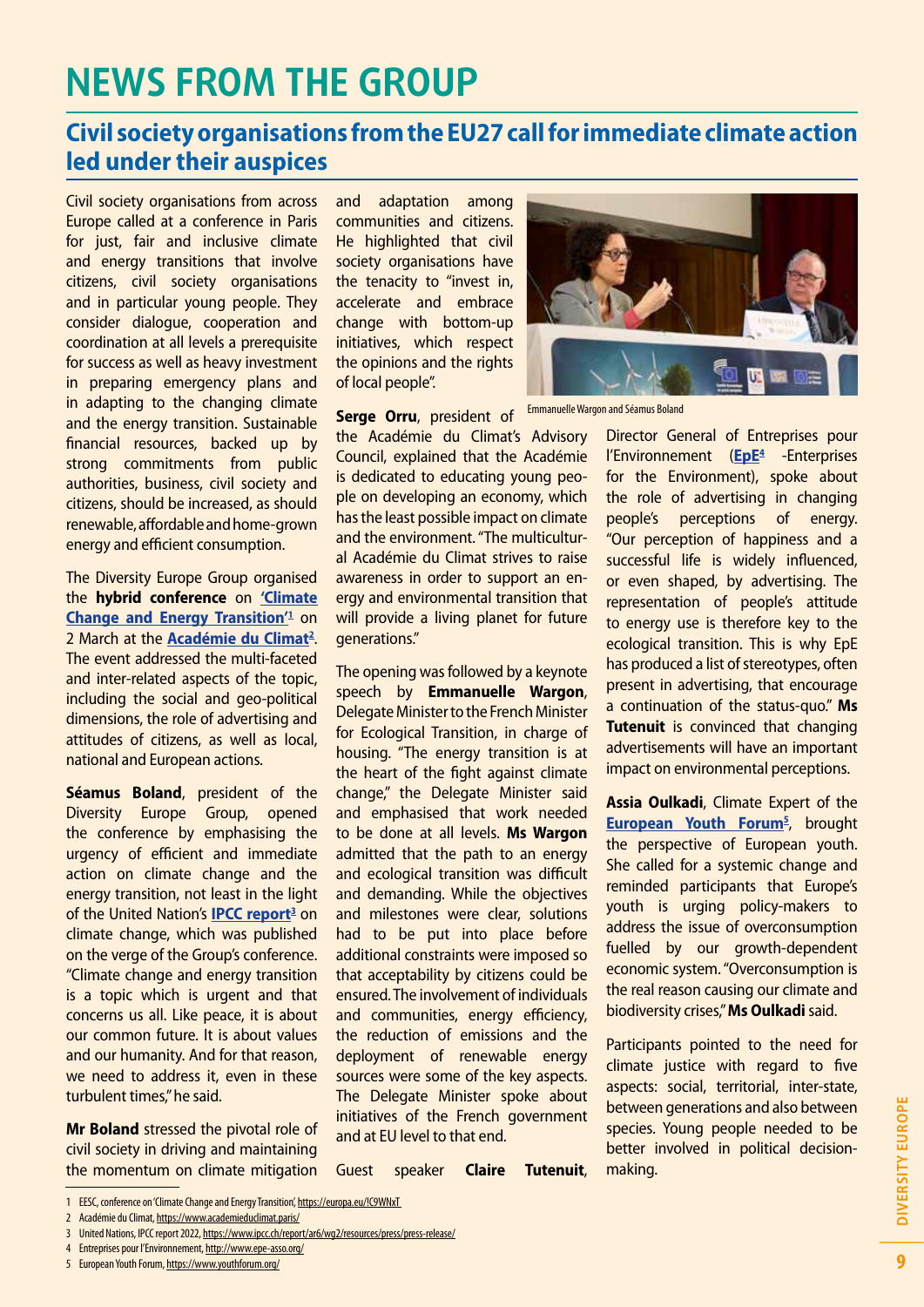The conference also addressed geopolitical and military challenges in the context of climate and energy. **Jean-Michel Valantin**, Doctor in Strategic Studies and associate researcher at the Read Team Analysis Society<sup>1</sup>, said: "Today's global disorder is leading to massive geopolitical, strategic and military shifts." These changes could go hand in hand with the emergence of new conflicts, and give rise to both international and civil 'climate wars'.

The conference was organised in the context of the **[French Presidency](https://presidence-francaise.consilium.europa.eu/en/)2 of the Council of the EU and the Conference on the Future of Europe** (**[CoFoE3](https://futureu.europa.eu/)** ). It brought together some 120 persons representing French civil society organisations, representatives of local and national authorities, academia and Member of the Diversity Europe Group.

The **conclusions and recommendations of the conference** are part of the



Group's contribution to the ongoing CoFoE. They are available on the **[web](https://europa.eu/!4NYY4k)[site of the event](https://europa.eu/!4NYY4k)<sup>4</sup> together will the** presentations of all guest speakers and photos from the event.

- 1 Red Team Analysis Society,<https://redanalysis.org/fr/> 2 French Presidency of the Council of the EU,
- <https://presidence-francaise.consilium.europa.eu/en/>
- 3 Conference on the Future of Europe, <https://futureu.europa.eu/>
- 4 EESC, conference, conclusions and recommendations, <https://europa.eu/!4NYY4k>

# **Members of the Diversity Europe Group comment on the conference**

*Dominique Gillot, Arnaud Schwartz and Thierry Libaert, all Members of the Diversity Europe Group, each chaired a panel of the Group's conference on ['Climate Change and Energy Transition](https://www.eesc.europa.eu/en/agenda/our-events/events/climate-change-and-energy-transition)5 ' on 2 March 2022. In the following comments, they reflect on the main conclusions and recommendations of their respective panel or express their ideas and views.*

#### **Panel I**

Debates focused on the current state of climate change, energy scenarios and the role of advertising in changing people's perceptions of energy.

**Corrine Le Quéré**, president of the **[French High Council on Climate](https://www.hautconseilclimat.fr/)6** , spoke about the latest development in climate change and made concrete proposals on how to progress on climate action. She said: "Climate actions set in motion in France and across Europe can expand and accelerate through clear signalling, long-term planning, secure financing, regular evaluation, and the integration of adaptation measures".

**Jean-Louis Bergey** of the French Agency for Ecological Transition (**[Ademe](https://www.ademe.fr/)7** ) presented the project called "Transition(s) 2050", for which he is project leader. Mr Bergey addressed energy scenarios, created to reach carbon neutrality. He explained: "this forward-looking exercise by ADEME, presents 4 possibilities, which pose the sociological or technological bets to be made". Depending on various hypothesis, two of them were more or less voluntary regarding sobriety and another technology, while a last one looked rather like a "business as usual" scenario.

#### Guest speaker **Claire Tutenuit** of EpE (**[Enterprises for the Environment](http://www.epe-asso.org/)8** )

spoke about the role of advertising and its responsibility in helping people transition towards a more sustainable way of life. "Our perception of happiness and a successful life is widely influenced, or even shaped, by advertising. The representation of people's attitude to energy use in adds is therefore key to the ecological transition" she said. Therefore, it is not only important to make consumers aware of stereotypes that encourage a continuation of the status-quo, but changes are also needed in the content of advertisement. Using



*President, France Nature Environnement*

new ecofriendly stereotypes can help e.g. fighting toxic masculinity models that encourage climate-unfriendly attitudes, leading to overconsumptions and increased GHG emissions.

<sup>5</sup> EESC, conference, <https://europa.eu/!C9WNxT>

<sup>6</sup> Haut Conseil pour le Climat,

<https://www.hautconseilclimat.fr/>

<sup>7</sup> ADEME,<https://www.ademe.fr/>

<sup>8</sup> Entreprises pour l'Environnement,<http://www.epe-asso.org/>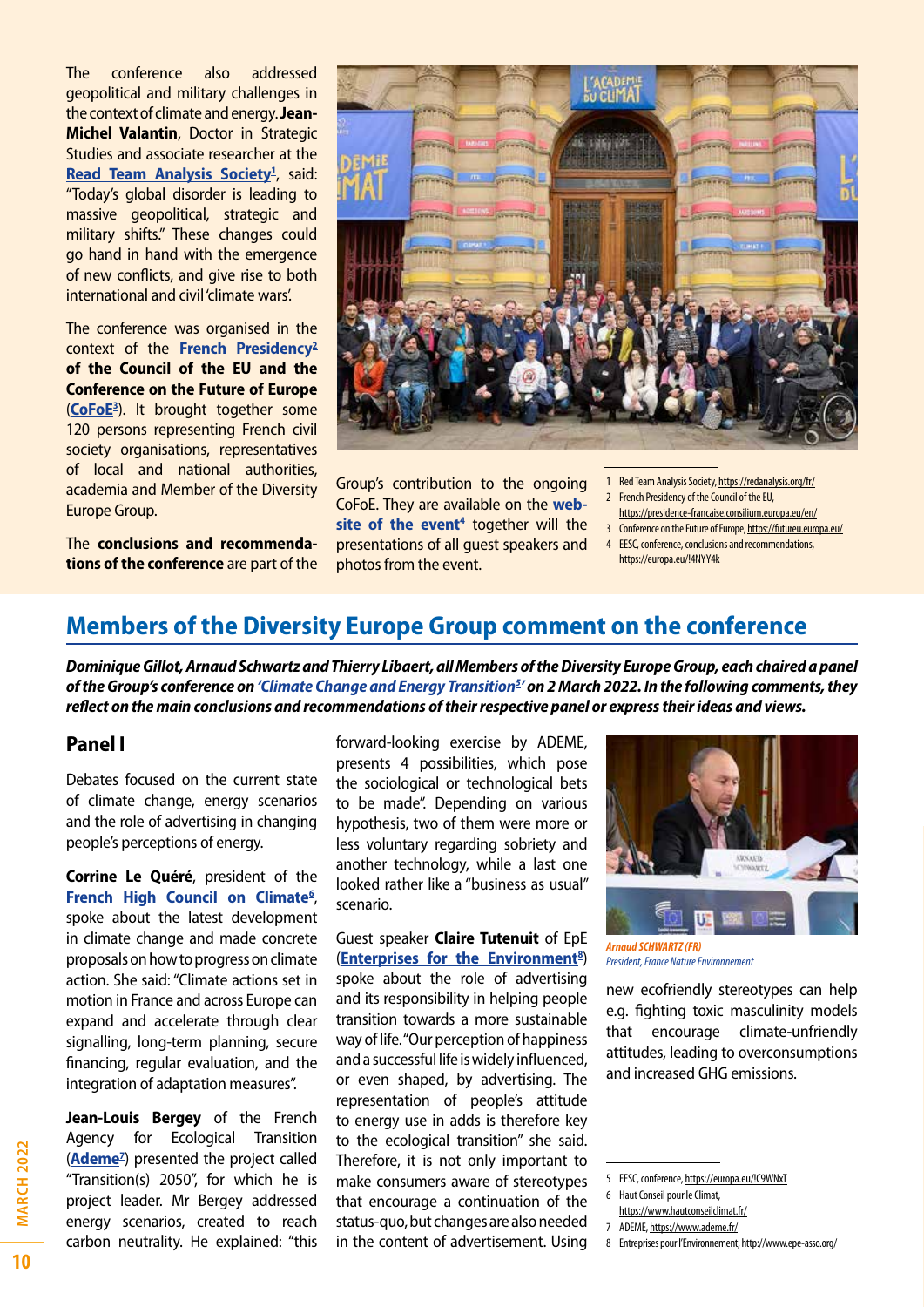### **Panel II**

Panel 2 highlighted the social aspects of climate change, particularly in terms of inequalities. In order to take these aspects into account, consideration must be given to the five aspects of climate justice: social, territorial, international, inter-generational and also inter-species.

There can be no effective campaign against climate change without the active participation of young people: as the first to be affected, they must be involved in the decision-making.

In order to move from intention to action, psychological barriers must be removed, particularly those created by the role of advertising. Following upon the contribution of members of the French advertising industry, and in line with the **[opinion](https://europa.eu/!8TuGvM)**<sup>1</sup> recently adopted by the European Economic and Social Committee on the role of advertising in the green transition, it is proposed that work should be undertaken on improving all advertising materials that could impact upon our environmental awareness.



*Thierry LIBAERT (FR) Spokesperson, EESC Environment and Consumers Category Representative, Foundation for Nature and Mankind NGO Research Associate, Catholic University of Leuven*

1 EESC opinion INT/948,<https://europa.eu/!8TuGvM>

#### **Panel III**

#### **The ecological transition of our economies will be fair and equitable or it will not be**

Since 1988, the diagnosis established by the scientific community gathered within the Intergovernmental Panel on Climate Change (**[IPCC](https://www.ipcc.ch/)2** ) has been refined, and its forecasts confirmed by facts and observations. The conclusions of the experts are irrefutable: the latest preliminary <mark>report</mark><sup>3</sup> from this organisation confirms what had already been underlined in August 2021, namely that the temperature of the planet will increase by 1.5°C by 2030, ten years earlier than the previous forecast had predicted.

There can no longer be any doubt: our planet is literally burning down before our eyes. To paraphrase President Chirac at the 1992 Rio summit, we must no longer look elsewhere; or, drawing on the title of a recent hit film: we have to look up.

However, those who imagine that the bill can still and always will be footed by the poorest among us are mistaken: the world's richest 1% emit twice the volume of greenhouse gases as the poorest half of humanity.

As Jean Jaurès said, "courage is about aiming for the ideal and understanding the real".

So let's be collectively courageous and firstly understand reality: the essential



*Dominique GILLOT (FR) General Federation of Children in Care in Public Education (FG PEP) National Consultative Council of People with Disabilities (CNCPH)*

ecological transition of our economies will be fair and equitable or it simply will not be; the social acceptability of this transition is a condition for its success.

# **Associational Life Category discusses pro-democratic narratives, EU funding and an EU Youth Test**

On 17 February, the **[Associational Life](https://europa.eu/!VD38XB) [Category](https://europa.eu/!VD38XB)4** held its first meeting of the year. This enabled Category Members to express their views on three different topics relevant to their work:

The first panel, chaired by the spokesperson **Andris Gobiņš**, addressed the question of how to create narratives which positively promote pro-democratic values. Members listened to a presentation of the project "**[Listen to Europe – Reach](https://listentoeurope.info/)ing Beyond Our Base Audiences**<sup>5"</sup> by **Petros Fassoulas**, secretary-general of European Movement International, and discussed how associations could reach out to those living outside their "bubble".

The second panel focused on current practices and recommendations for involving associations in setting priorities for investments and on funds available for associations. Contributions were made by **Artur Mundil**, policy officer at the European Commission, **Javier Doz Orrit**, president of the EESC's European Semester Group, **Alexandrina Najmowicz**, secretary-general of the European Civic Forum and **Karolina Dreszer**, president of the National Federation of Polish NGOs. The session was moderated by Category Member **Ionuţ Sibian**.

The EESC's contribution to the **[European](https://europa.eu/youth/year-of-youth_en)**  [Year of Youth](https://europa.eu/youth/year-of-youth_en)<sup>6</sup> and the proposed EU Youth Test were the central topics of the afternoon debate, chaired by Member **Michael McLoughlin**. Together with **Kristóf Papp**, policy officer at the European Youth Forum, the Category discussed amongst other things the content of an EU Youth Test, an impact assessment tool to measure the effects of EU policy on young people.

The next meeting of the Associational Life Category will take place on 17 June 2022.

<sup>2</sup> United Nations, IPCC,<https://www.ipcc.ch/>

<sup>3</sup> United Nations, IPCC report 2022

[https://www.ipcc.ch/report/ar6/wg2/resources/press/press](https://www.ipcc.ch/report/ar6/wg2/resources/press/press-release/)[release/](https://www.ipcc.ch/report/ar6/wg2/resources/press/press-release/)

<sup>4</sup> EESC, Associational Life Category, <https://europa.eu/!VD38XB>

<sup>5</sup> Listen to Europe, <https://listentoeurope.info/>

<sup>6</sup> European Union, European Year of Youth 2022,

[https://europa.eu/youth/year-of-youth\\_en](https://europa.eu/youth/year-of-youth_en)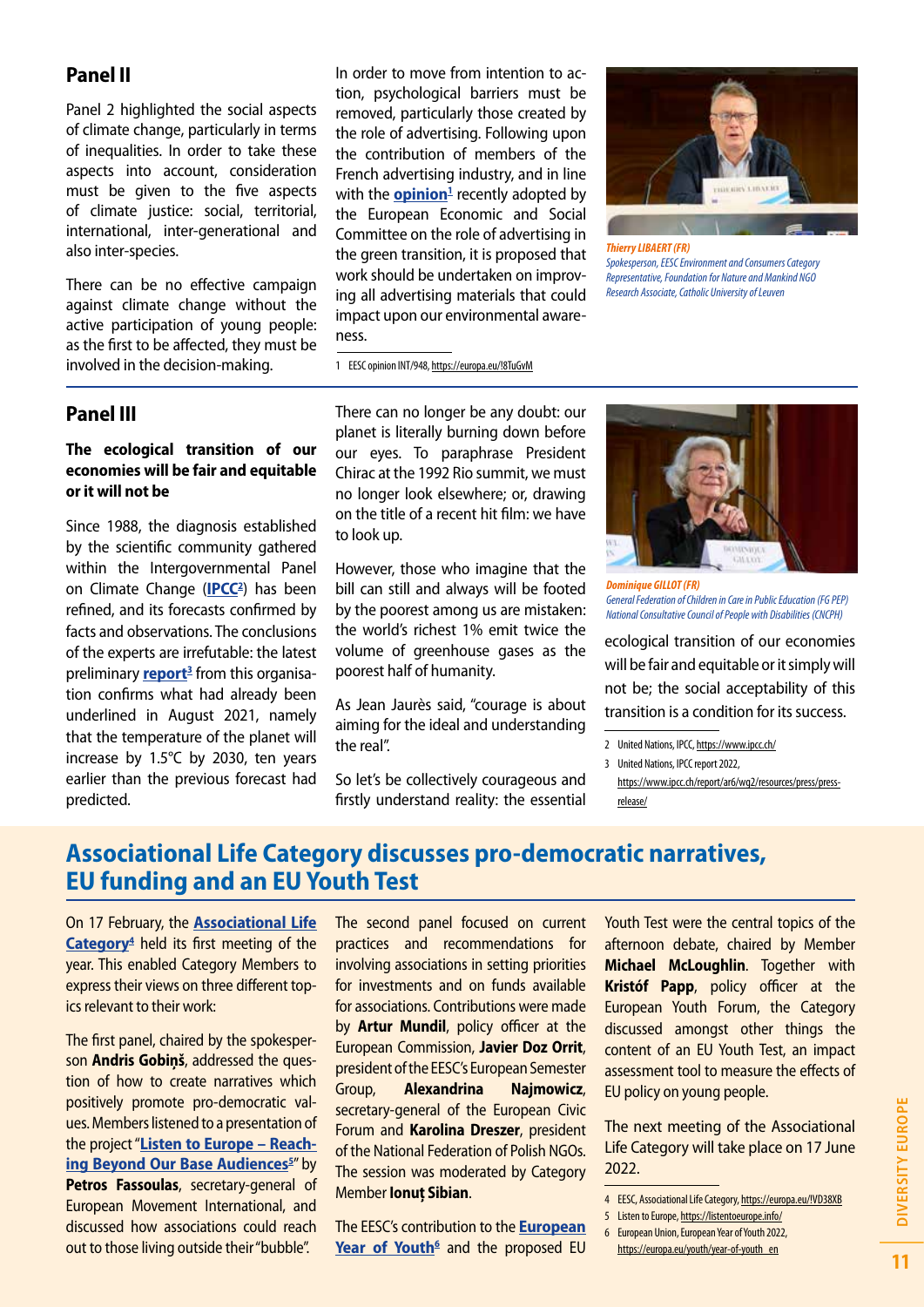# **MEMBERS IN THE SPOTLIGHT**



Margrethe Vestager and Alain Coheur

On 4 March 2022, the EESC and the European Commission hosted a conference on '**[A sustainable future](https://europa.eu/!YwHgN4)**  for European industry<sup>1</sup>'. Our Member and EESC **[INT section](https://europa.eu/!pK46ky)<sup>2</sup>** president Alain Coheur welcomed Margrethe Vestager, Executive Vice- resident of the European Commission in charge of A Europe Fit for the Digital Age, to the closing session of the conference. Read more: **[https://](https://europa.eu/!36ftbx) [europa.eu/!36ftbx](https://europa.eu/!36ftbx)**



Alain Coheur and Guy Verhofstadt

On 10 March 2022, Mr Coheur chaired the event '**[Social economy, the future](https://www.eesc.europa.eu/en/agenda/our-events/events/social-economy-future-europe) [of Europe - Which contribution to the](https://www.eesc.europa.eu/en/agenda/our-events/events/social-economy-future-europe) [Conference on the Future of Europe?2](https://www.eesc.europa.eu/en/agenda/our-events/events/social-economy-future-europe)** ' organised by the EESC in partnership with the French Presidency of the Council of the EU and the European Parliament. Following the event, Mr Coheur had a short exchange with guest speaker MEP Guy Verhofstadt.

- 2 EESC, Section for Single Market, Production and Consumption (INT), **<https://europa.eu/!pK46ky>**
- 3 EESC, event 'Social economy, the future of Europe', **[https://www.eesc.europa.eu/en/agenda/our-events/](https://www.eesc.europa.eu/en/agenda/our-events/events/social-economy-future-europe) [events/social-economy-future-europe](https://www.eesc.europa.eu/en/agenda/our-events/events/social-economy-future-europe)**

# **HIGHLIGHTS FROM THE LAST PLENARY SESSION**

# **European Commission Vice-President participates in the EESC plenary debate**

In February, the EESC held a plenary debate on **"The impact of COVID-19 on fundamental rights and the rule of law across the EU and the future of democracy"**, which was attended by **Věra Jourová**, European Commission Vice-President for values and transparency. The debate was linked to the EESC opinion **[SOC/691](https://europa.eu/!G6PnW9)4**  on the same topic. The key takeaway was: the extraordinary measures taken to fight the pandemic should not endanger the EU's founding principles of democracy, the rule of law and fundamental rights.



**Ms Jourová** explained that the European Commission had been proactively monitoring the situation and would continue to closely monitor the impact of emergency measures: "the Commission has insisted from the outset that emergency measures should be limited to what is necessary, strictly proportionate, and clearly time limited. They should also be in line with national constitutional guarantees, and comply with the relevant European and international standards".

Presenting the EESC opinion SOC/691, **Cristian Pîrvulescu**, Diversity Europe Group Member and one of the rapporteurs for the opinion, called for an inclusive recovery process leaving no one behind, and giving particular support to vulnerable sections of society, while fostering participation, democracy and the implementation of the **[European Pillar of Social](https://europa.eu/!uV48pD)**  Rights<sup>5</sup>.

Various other Members of the Group took the floor in the discussion. Diversity Europe Group president **Séamus Boland** said that while addressing the health situation and strengthening the resilience of European health systems remained a priority, it is crucial to strengthen civil rights and to stand behind civil society organisations (CSOs). The latter had seen their possibilities to act limited by the extraordinary measures. Mr Boland stressed the role of CSOs in a context marked by an authoritarian shift and democratic backsliding: "CSOs continue to contribute to and to promote European values. They are often the democratic bulwark against authoritarianism".

**Ionuț Sibian** said: "we need to capitalize on national civic infrastructure and expertise and avoid putting more pressure on them. This is why I believe that the Commission must reconsider the current requirement of co-funding under the Citizens, Equality, Rights and Values programme (**[CERV](https://europa.eu/!Cj9xcy)6** )".

Vice-president **Jan Dirx** warned how the undemocratic political space is constantly increasing in the EU. He urged the EU institutions to use "every possible means to appeal to democracy and the rule of law in Member States, as in several countries the pandemic was used as a false excuse to restrict freedoms".

 $12$ 

<sup>1</sup> EESC, Conference on 'A sustainable future for European industry', **<https://europa.eu/!YwHgN4>**

<sup>4</sup> EESC opinion SOC/691,<https://europa.eu/!G6PnW9>

<sup>5</sup> European Commission, European Pillar of Social Rights, <https://europa.eu/!uV48pD>

<sup>6</sup> European Commission, CERV, <https://europa.eu/!Cj9xcy>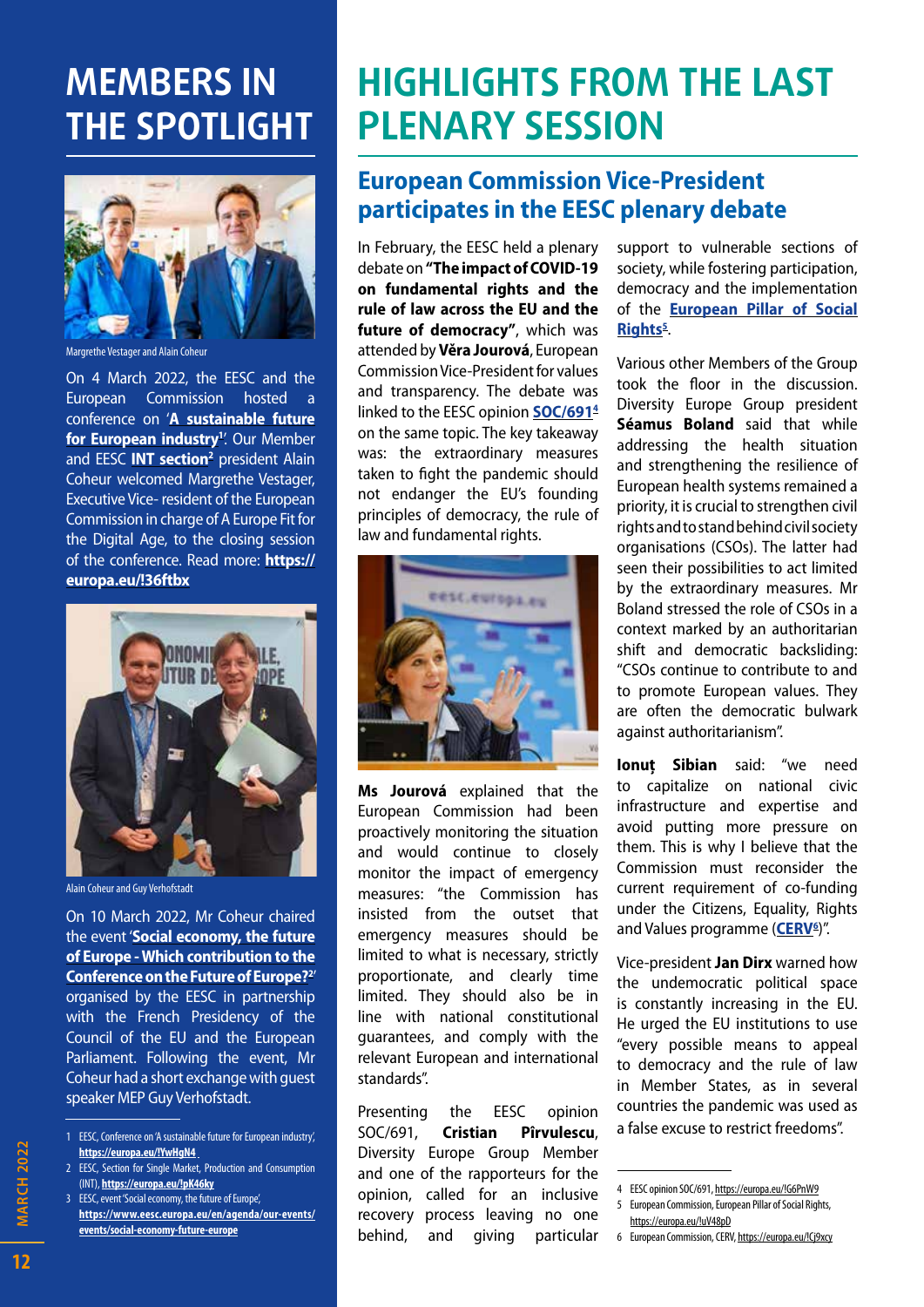

**Dovilė Juodkaitė** drew attention to the particular deprivation of individual rights suffered by the most vulnerable groups in some Member States during the pandemic, namely women, children and older people. Ms Juodkaitė particularly praised the CSOs' monitoring role, which ensured that large-scale human rights violations were avoided.

**Elena Calistru** called for more action to protect and defend democracy and the rule of law and warned against the consequences of inaction. "Every time we are silent or fail to punish an aggression, a journalist's right to access information is restricted, or an activist' protection is not guaranteed, we only achieve less freedom".

A video recording of the plenary debate is available at: **[https://fb.watch/bJ\\_](https://fb.watch/bJ_mxoI-KI/) [mxoI-KI/](https://fb.watch/bJ_mxoI-KI/)**

### **After COVID-19, a new Marshall Plan for the tourism industry is needed**



**How can we create a more resilient, innovative and sustainable tourism industry?** This question took centre stage during one of the debates at the February plenary session. The debate was linked to the EESC opinion **[INT/9491](https://europa.eu/!WvMTVm)** on how to rebuild **Tourism and Transport in Europe after the pandemic**. The rapporteur for this opinion was Diversity Europe Group Member **Panagiotis Gkofas**.

Several guest speakers attended the debate, representing EUROCHAM-BRES, the Austrian Federal Economic Chamber, the Italian General Confederation of Enterprises, Professions and Self-Employment (Confcommercio-Imprese per l'Italia) and the European Federation of Food, Agriculture and Tourism Trade Unions. Claudia Monteiro De Aguiar, Member of the European Parliament and rapporteur on the topic "Establishing an EU strategy for sustainable tourism", also joined the debate, to which several Diversity

that the opinion included a series of key short-, medium- and longterm measures to see the industry through the crisis. One of these was to make SMEs in the hotel, restaurant and catering sectors a priority in the **[National Recovery and Resilience](https://europa.eu/!wYRggt)  [Plans](https://europa.eu/!wYRggt)2** .



**Séamus Boland**, Diversity Europe Group president, underlined the strong dependence of the EU economy on tourism. The sector contributes 10% of EU GDP and is responsible for 6% of employment. Mr Boland reminded EESC Members of the enormous disruption to the tourism sector

Europe Group Members contributed.

Presenting the own-initiative opinion INT/949, **Mr Gkofas** stressed: "we need a new Marshall Plan to help Europe's tourism industry survive – to save our companies and our staff". Mr Gkofas explained caused by COVID-19. He stressed the need to rethink both the tourism and the transport sector, while promoting greater resilience in line with the green transition.

**Ileana Izverniceanu De La Iglesia** drew attention to the impact suffered by consumers and clients in the tourism sector. She therefore called for a stronger, more resilient and consumer-centred tourism sector.

**Martin Salamon** confirmed the drop in consumer confidence. He explained: "many consumers have lost money and have not been able to recover it". The enforcement and strengthening of consumers' rights would be the most effective path for the recovery of the sector.

During the discussion, **Joâo Diogo de Castro Nabais dos Santos** developed four proposals for working towards more resilient and sustainable tourism, namely: green tourism destinations and services, investments in the digital empowerment of tourism networks and facilities, changes in the regulatory framework and new approaches concerning the tax environment.

**Juraj Sipko** pointed out that impact of COVID-19 especially affected SMEs in the tourism sector, which policy measures needed to take into account.

The full debate can be watched at: **[https://fb.watch/bJ\\_kNgDfiT/](https://fb.watch/bJ_kNgDfiT/)**

<sup>1</sup> EESC opinion INT/949, <https://europa.eu/!WvMTVm>

<sup>2</sup> European Commission, National Resilience and Recovery Plans, <https://europa.eu/!wYRggt>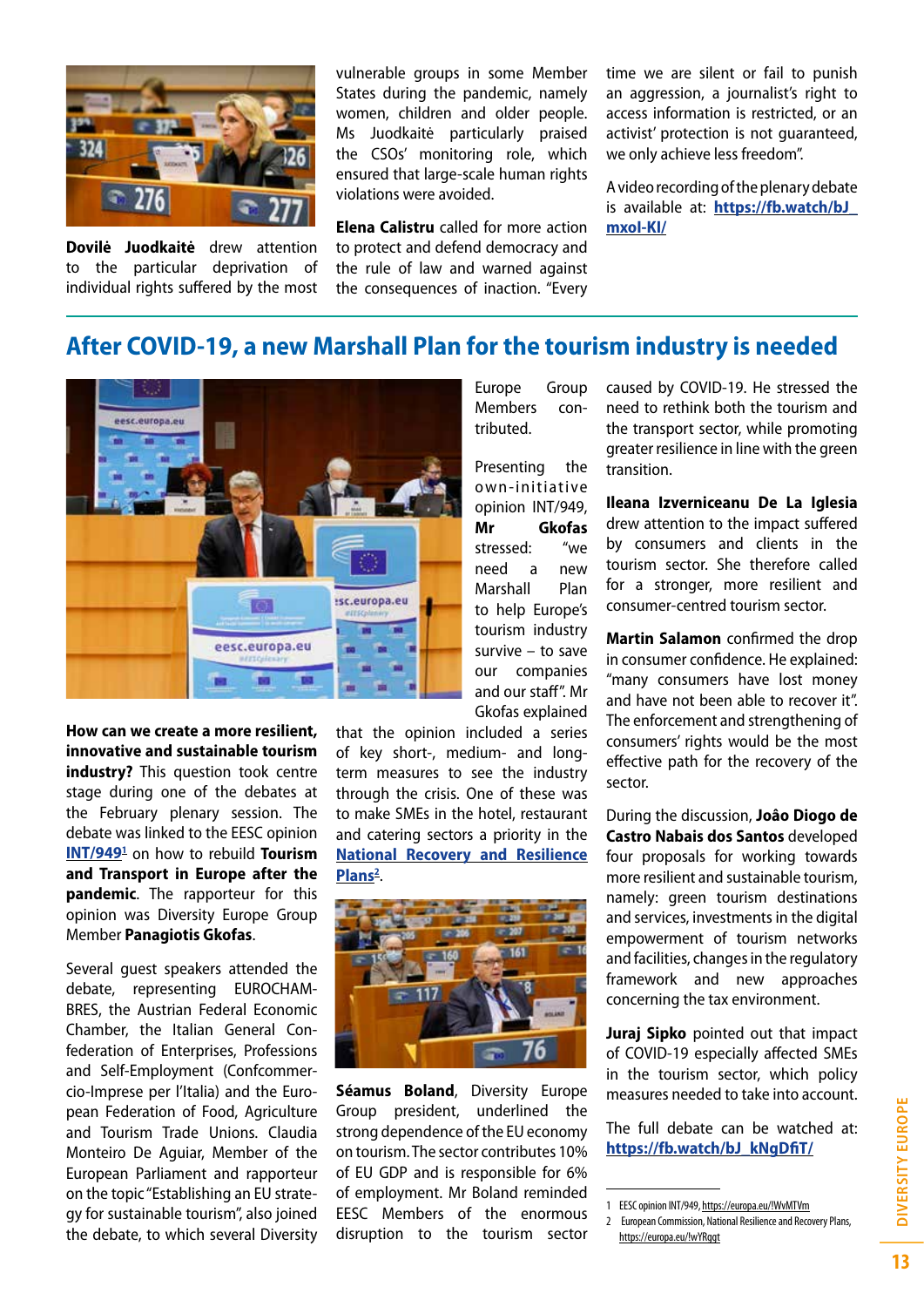# **Ukraine: Diversity Europe Group Members express their solidarity and call for firm actions**

In a spontaneous debate initiated by the EESC President, Christa Schweng, during the February plenary session, the EESC Members condemned the unjustified and unprovoked invasion of Ukraine by the Russian Federation. EESC Members expressed their solidarity with the Ukrainian people and called for firm actions at both EU and national level in a spirit of unity during this dramatic time. Several Diversity Europe Group Members took the floor during the debate.

Diversity Europe Group president **Séamus Boland** asked EESC Members to reach out to organised civil society in Ukraine with meaningful actions. Europe needs to be united. Mr Boland asked EESC Members to speak out strongly against aggression and in favour of the freedom and equality that Europe has stood for after WWII.

**Luca Jahier** stressed the need to look for ways to stop the war, to stay united and to get ready to pay the price for defending the EU's freedoms.

**Elena Calistru** said that the attack was not only an attack on Ukraine, but on "all of us, who believe in democracy and individual freedoms". She also called for support for journalists and the countries that will receive refugees and said: "It is also essential to put pressure on the European Commission and the European Parliament to allocate resources to counter disinformation and fight propaganda".

**Elena Sinkeviciute**  said that European civil society had the opportunity to take the lead in helping Ukraine. She hoped that the next EESC plenary could address how



to rebuild Ukrainian civil society.

**Christian Moos** suggested strengthening the western alliance, which in his view is "the only guarantor of our freedom".

**Lidija Pavić-Rogošić** said: "We must try to bring this war to an end". The Croatian war started in a similar way and in Croatia people still suffered its consequences three decades later. Organised civil society should provide humanitarian assistance to refugees.

**Simo Tiainen** stressed that however difficult it may be, it is important to try to support not only the other EU institutions, Ukraine and its organised civil society, but also Russian people, civil society, and opposition. Russia will remain a neighbour, now and in the future.

**Andris Gobiņš** suggested five actions to react to Russia's aggression, including the setting up of a civil society fund for refugees and those organisations staying in Ukraine and

"sending Ukraine a clear invitation to become an EU and eventually even a NATO member state".

**Athanasios Ioannidis** said that the EESC should strongly condemn the military attack and all revisionary actions. "Europe must change its policies regarding energy efficiency and must not support countries having a revisionary behaviour anymore."

**Ákos Topolánszky** expressed his solidarity with Ukrainian families, asking everyone to defend and represent democracy and the rule of law.

**Tudorel Tupiluși** asked Members stand by Ukrainian people, especially the most vulnerable groups. In his view, the announced measures would not be enough to stop Putin from carrying on the aggression. "We need to be harsher," he said.

The full debate can be watched at: **<https://europa.eu/!C6XXpV>**

# **OVERVIEW OF RECENT WORK**

The last EESC plenary session took place on 23 and 24 February 2022. The EESC plenary adopted 18 opinions, 11 of which were drafted by Members of the Diversity Europe Group. A list of the recent work can be found below.

**Anastasis YIAPANIS (CY)**, rapporteur, **[NAT/8421](https://europa.eu/!38XNkw)** Waste shipments – revision of EU rules

**Andris GOBIŅŠ (LV)**, rapporteur, **SOC/713<sup>2</sup>** Reinforcing democracy and integrity of elections package

**Cillian LOHAN (IE)**, rapporteur, NAT/843<sup>3</sup> 'Fit for 55': delivering the EU's 2030 Climate Target on the way to climate neutrality

1 EESC opinion NAT/842, <https://europa.eu/!38XNkw>

2 EESC opinion SOC/713, <https://europa.eu/!9RDWCr>

3 EESC opinion NAT/843, <https://europa.eu/!UbJcWb>

14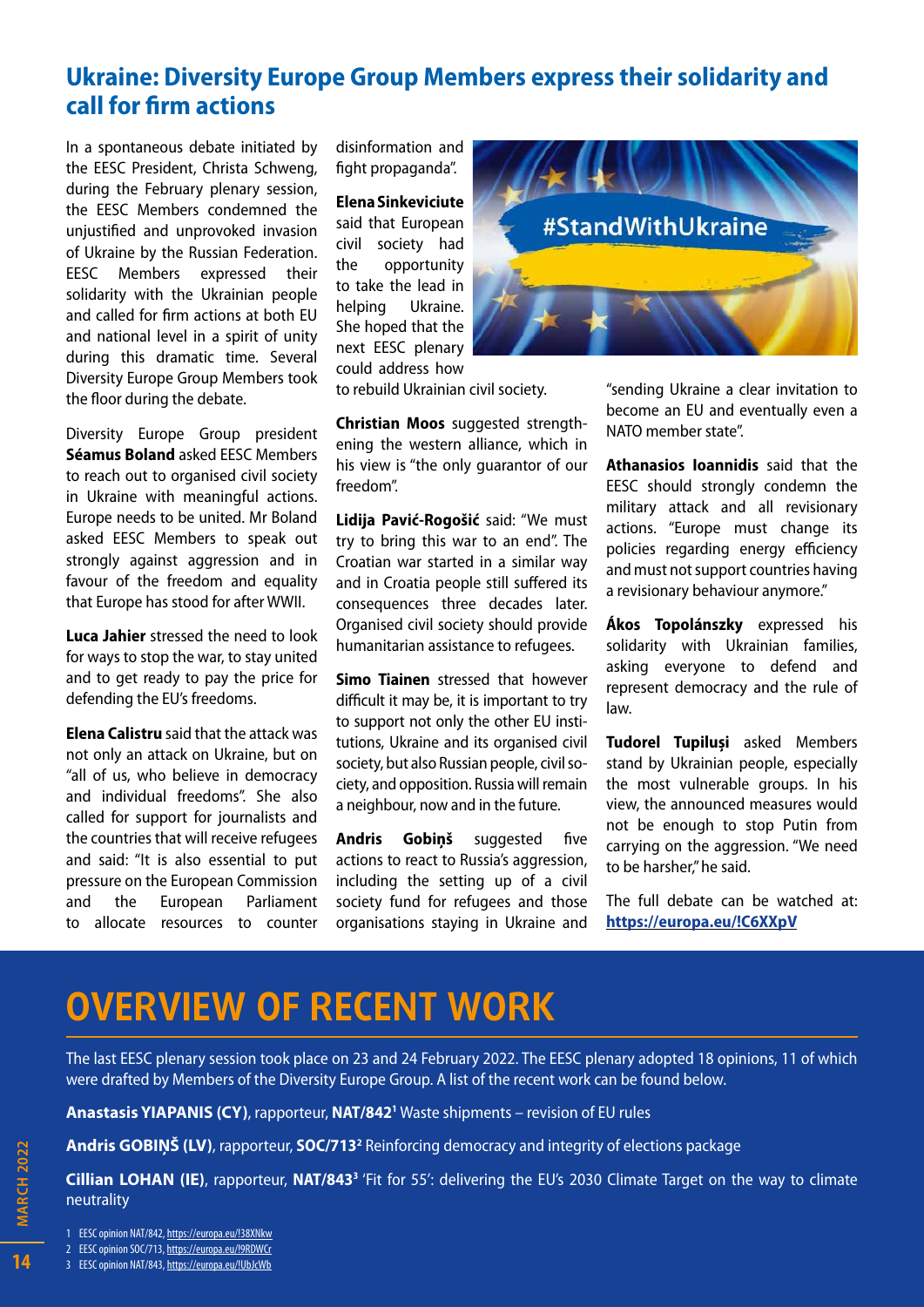**Cristian PÎRVULESCU (RO)**, co-rapporteur, **[SOC/691](https://europa.eu/!G6PnW9)1** The impact of COVID-19 on fundamental rights and the rule of law across the EU and the future of democracy

**Ioannis VARDAKASTANIS (EL)**, rapporteur, **[SOC/702](https://europa.eu/!M8kpKQ)2** HERA

**Lutz RIBBE (DE)**, rapporteur, **[TEN/7613](https://europa.eu/!RYjJJQ)** Energy prices

**Małgorzata Anna BOGUSZ (PL)**, co-rapporteur, **[INT/967](https://europa.eu/!JkXJNr)4** European missions

Martin SCHAFFENRATH (AT), rapporteur-general, INT/975<sup>5</sup> Medicinal products for human and investigational use/ derogation

Panagiotis GKOFAS (EL), co-rapporteur, INT/962<sup>6</sup> A Pact for R&I in Europe

**Panagiotis GKOFAS (EL)**, rapporteur, **[INT/949](https://europa.eu/!WvMTVm)<sup>7</sup> Tourism and transport / Follow-up** 

**Rudolf KOLBE (AT)**, co-rapporteur, **[TEN/757](https://europa.eu/!YV6Bb7)8** New European Bauhaus

The **complete texts** of all EESC opinions are available in various language versions on the Committee's **[website](https://europa.eu/!wF86wY)**<sup>9</sup> .

The **next EESC plenary session** will take place on 18 and 19 May 2022. For more information on the upcoming plenary session please visit our **[website](https://europa.eu/!Dg84qG)**<sup>10</sup>.

- 1 EESC opinion SOC/691, <https://europa.eu/!G6PnW9>
- 2 EESC opinion SOC/702, <https://europa.eu/!M8kpKQ>
- 3 EESC opinion TEN/761,<https://europa.eu/!RYjJJQ>
- 4 EESC opinion INT/967,<https://europa.eu/!JkXJNr>
- 5 EESC opinion INT/975,<https://europa.eu/!cGfcpn>
- 6 EESC opinion INT/962,<https://europa.eu/!ynPH4j>
- 7 EESC opinion INT/949,<https://europa.eu/!WvMTVm>
- 8 EESC opinion TEN/757,<https://europa.eu/!YV6Bb7>

A list including all **new work appointments** of Diversity Europe Group Members is available on the Committee's **[website](https://europa.eu/!36vGMg)**<sup>11</sup>.

9 EESC opinions,<https://europa.eu/!wF86wY>

10 EESC plenary sessions,<https://europa.eu/!Dg84qG> 11 EESC, New work appointments – February 2022, <https://europa.eu/!36vGMg>

# **What is EESC opinion NAT/821 all about?**



*Andreas THURNER (AT) Head, EU and International Relations Unit, Austrian Chamber of Agriculture*

*An interview with the rapporteur for the EESC own-initiative opinion NAT/821 on "Aligning food business strategies and operations with the SDGs for a sustainable post-COVID-19 recovery"*

**What are the three main findings of this opinion?** 

Our food systems have a substantial impact on climate and the environment. Therefore, food business operators have a crucial role to play if we want to achieve the Sustainable Development Goals (**SDGs**<sup>12</sup>). In the opinion, we acknowledge that food businesses across the supply chain are already working to make progress on sustainability and to offer consumers healthy and sustainable products. Nevertheless, to get on track to achieve the SDGs, more needs to be done. The opinion identifies for example the reduction of food losses and food waste, sustainable sourcing, improved packaging and logistics systems, circular and resource-efficient food chains, as well as bioeconomy solutions, as effective entry points towards greater sustainability.

#### **How can these issues be addressed? What are your three main recommendations?**

Policymakers should establish an enabling environment, in particular for Small and Mediumsized Enterprises (SMEs), to support and facilitate stronger engagement with the SDG agenda. While larger companies often have their own sustainability departments in place, it seems that SMEs often have limited resources and capacities to embed sustainability in their businesses. Business operators nowadays often experience sustainability requirements as complex and burdensome, rather than as an opportunity. The EESC therefore recommends developing more easily understandable language (a "Grammar for Sustainability") to change this. We also looked into the recently developed voluntary EU code of conduct on responsible business and marketing practices and identified some areas to strengthen this approach. Overall, greater involvement by civil society and social dialogue will be crucial for success.

#### **After the adoption of the opinion, what have you done to promote the opinion and to make civil society's voice heard?**

During the drafting phase of this own initiative opinion, we established close contacts with representatives of the European Commission. These contacts are continuing, as the European Commission has already started working on a "Sustainable Food Systems Framework Initiative".

#### **What are the next steps?**

We will also continue the work in the EESC, in particular within the **[Thematic Study Group](https://europa.eu/!yXyRGd)  on Sustainable Food Systems<sup>13</sup>. We will** follow up with another own-initiative opinion on **["Towards a sustainable food labelling](https://europa.eu/!Mkj3nG)  [framework to empower consumers to make](https://europa.eu/!Mkj3nG)  [sustainable food choices"1](https://europa.eu/!Mkj3nG)4**.

Find out more about the EESC opinion NAT/821 on "Aligning food business strategies and operations with the SDGs for a sustainable post-COVID-19 recovery" at: **[https://europa.](https://europa.eu/!Xc3Vb4) [eu/!Xc3Vb4](https://europa.eu/!Xc3Vb4)** 

**DIVERSITY EUROPE** 

<sup>12</sup> United Nations, SDGs,<https://sdgs.un.org/goals>

<sup>13</sup> EESC, Thematic Study Group on Sustainable Food Systems, <https://europa.eu/!yXyRGd>

<sup>14</sup> UEESC opinion NAT/857,<https://europa.eu/!Mkj3nG>